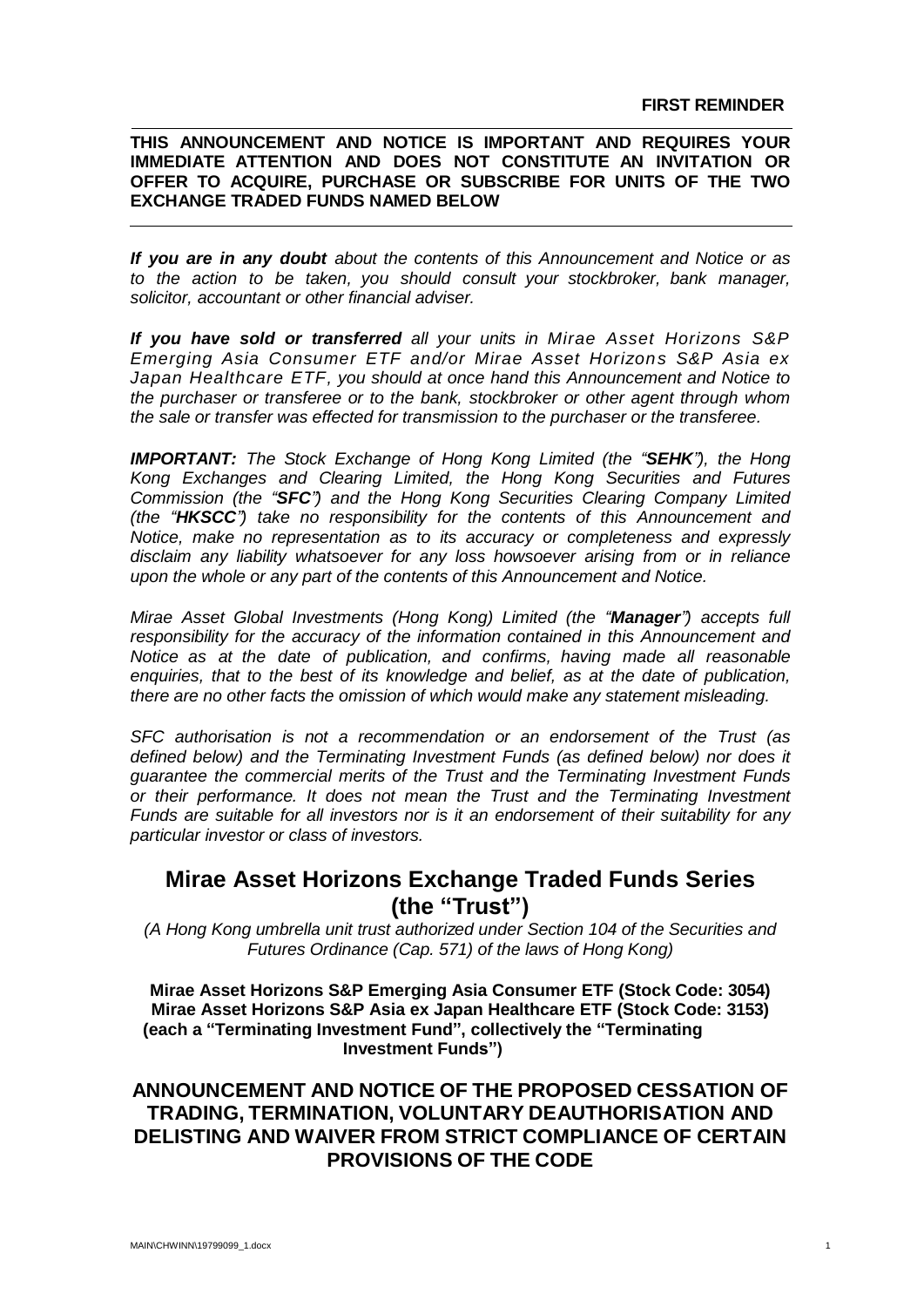Terms not defined in this Announcement and Notice will have the meanings as are given to such terms in the prospectus dated 21 March 2017 (the "**Prospectus**").

**IMPORTANT: Investors are strongly advised to consider the contents of this Announcement and Notice. This Announcement and Notice is important and requires your immediate attention. It concerns the proposed cessation of trading, proposed termination, proposed deauthorisation and proposed delisting of (1) Mirae Asset Horizons S&P Emerging Asia Consumer ETF and (2) Mirae Asset Horizons S&P Asia ex Japan Healthcare ETF (the "Terminating Investment Funds", each an Investment Fund as defined in the Prospectus) and the waivers from strict compliance of certain provisions of the Code for the period from 3 November 2017 (the "Trading Cessation Date") to the date of deauthorisation i.e. on or around 29 December 2017 (the "Deauthorisation Date"). In particular, investors should note that:**

- **taking into account the relevant factors, in particular, the relatively small net asset value ("Net Asset Value") of each of the Terminating Investment Funds (see details of the factors in section 1 below), the Manager has, by means of a resolution of the board of directors of the Manager dated 25 September 2017, decided to exercise its power under Clause 27.3 of the Trust Deed and proposed to seek termination of each of the Terminating Investment Funds with effect from on or around 29 December 2017 (the "Termination Date");**
- **on the date on which this Announcement and Notice is published, a certain portion of the assets of the Terminating Investment Funds, amounting to approximately HK\$8,818.18 for the Mirae Asset Horizons S&P Emerging Asia Consumer ETF and HK\$60,470.42 for the Mirae Asset Horizons S&P Asia ex Japan Healthcare ETF (the "Provision") will be set aside. This Provision is to discharge any future costs, charges, expenses, claims and demands (including but not limited to any Auditors' fees, regulatory maintenance costs, establishment cost and the fees payable to any service provider to the Terminating Investment Funds, including the Trustee but other than transaction costs and any taxes relating to the realisation of assets of the Terminating Investment Funds) that the Trustee and the Manager may incur or make, during the period from the time after this Announcement and Notice has been published up to the Termination Date, in connection with or arising out of the ongoing charges and normal operating expenses of the Terminating Investment Funds, and the termination process together with the delisting and deauthorisation (the "Future Costs"). For avoidance of doubt, the Future Costs do not include transaction costs and any taxes relating to the realisation of assets of the Terminating Investment Fund. Subject to the Provision, the Manager will bear all costs and expenses associated with the termination of each Terminating Investment Fund (including any transaction costs and any taxes relating to the realisation of assets of a Terminating Investment Fund) from the date of this Announcement and Notice up to and including the Termination Date;**
- **the Trustee has confirmed that it has no objection to the amount of the Provision. As a result of the setting aside of the Provision immediately after this Announcement and Notice has been published, the Net Asset Value and the Net Asset Value per Unit of each Terminating Investment Fund will be reduced before the commencement of the trading on the SEHK on 3 October 2017, as more particularly described below:**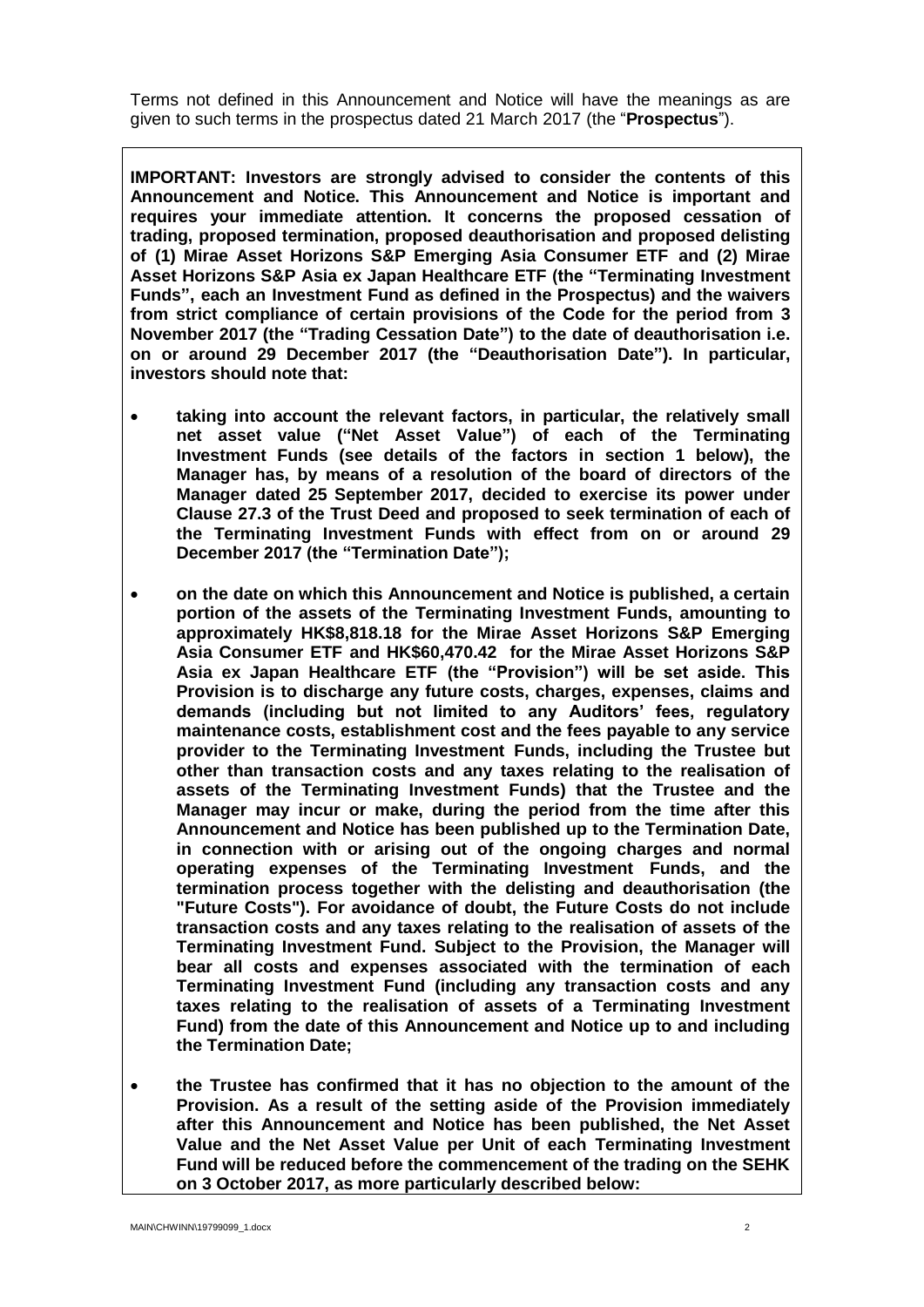|                                                                       | Before setting aside the<br><b>Provision</b> |                               | After setting aside the<br><b>Provision</b> |                               |
|-----------------------------------------------------------------------|----------------------------------------------|-------------------------------|---------------------------------------------|-------------------------------|
|                                                                       |                                              |                               |                                             |                               |
|                                                                       |                                              | <b>Net Asset</b><br>Value per |                                             | <b>Net Asset</b><br>Value per |
|                                                                       | <b>Net Asset Value</b><br>(HK\$)             | Unit<br>(HK\$)                | <b>Net Asset Value</b><br>(HK\$)            | <b>Unit</b><br>(HK\$)         |
| <b>Mirae Asset</b><br><b>Horizons S&amp;P</b><br><b>Emerging Asia</b> |                                              |                               |                                             |                               |
| <b>Consumer ETF</b>                                                   | 4,886,843.03                                 | 24.4343                       | 4,878,024.85                                | 24.3902                       |
| <b>Mirae Asset</b><br><b>Horizons S&amp;P</b><br>Asia ex Japan        |                                              |                               |                                             |                               |
| <b>Healthcare ETF</b>                                                 | 26,501,922.62                                | 11.0425                       | 26,441,452.20                               | 11.0173                       |

- **where the Provision is in excess of the actual amount of the Future Costs (when materialized), such excess will be refunded to the Relevant Investors as part of the Final Distribution in proportion to each Relevant Investor's interests in the relevant Terminating Investment Fund(s) as at the Distribution Record Date. However, where the Provision is insufficient to cover any Future Costs, any shortfall will be borne by the Manager and no further provision will be made;**
- **the Last Trading Day (as defined in section 2.3) of the units in the Terminating Investment Funds ("Units") will be 2 November 2017, i.e. the last day on which investors may buy or sell Units on the SEHK and the last day for redemption of Units in accordance with the usual trading arrangements currently in place, but no creation of Units in the primary market through a Participating Dealer will be allowed from 3 October 2017;**
- **the Units of the Terminating Investment Funds will cease trading as from 3 November 2017 (the "Trading Cessation Date") which means it shall not be possible for investors to buy or sell Units on the SEHK and no redemption of Units will be possible from the Trading Cessation Date onwards;**
- **the Manager will aim to realise all of the assets of each of the Terminating Investment Funds effective from the Trading Cessation Date. Accordingly, from the Trading Cessation Date onwards, (i) there will be no further trading of Units of the Terminating Investment Funds on the SEHK and no further redemption applications of Units of the Terminating Investment Funds in the primary market will be accepted; (ii) the Manager will start to realise all the assets of each of the Terminating Investment Funds and each Terminating Investment Fund will mainly hold cash and therefore cease to track its Underlying Index and will not be able to meet its investment objective of tracking the performance of its Underlying Index; (iii) the Terminating Investment Funds will no longer be marketed to the public; and (iv) the Terminating Investment Funds will only be operated in a limited manner;**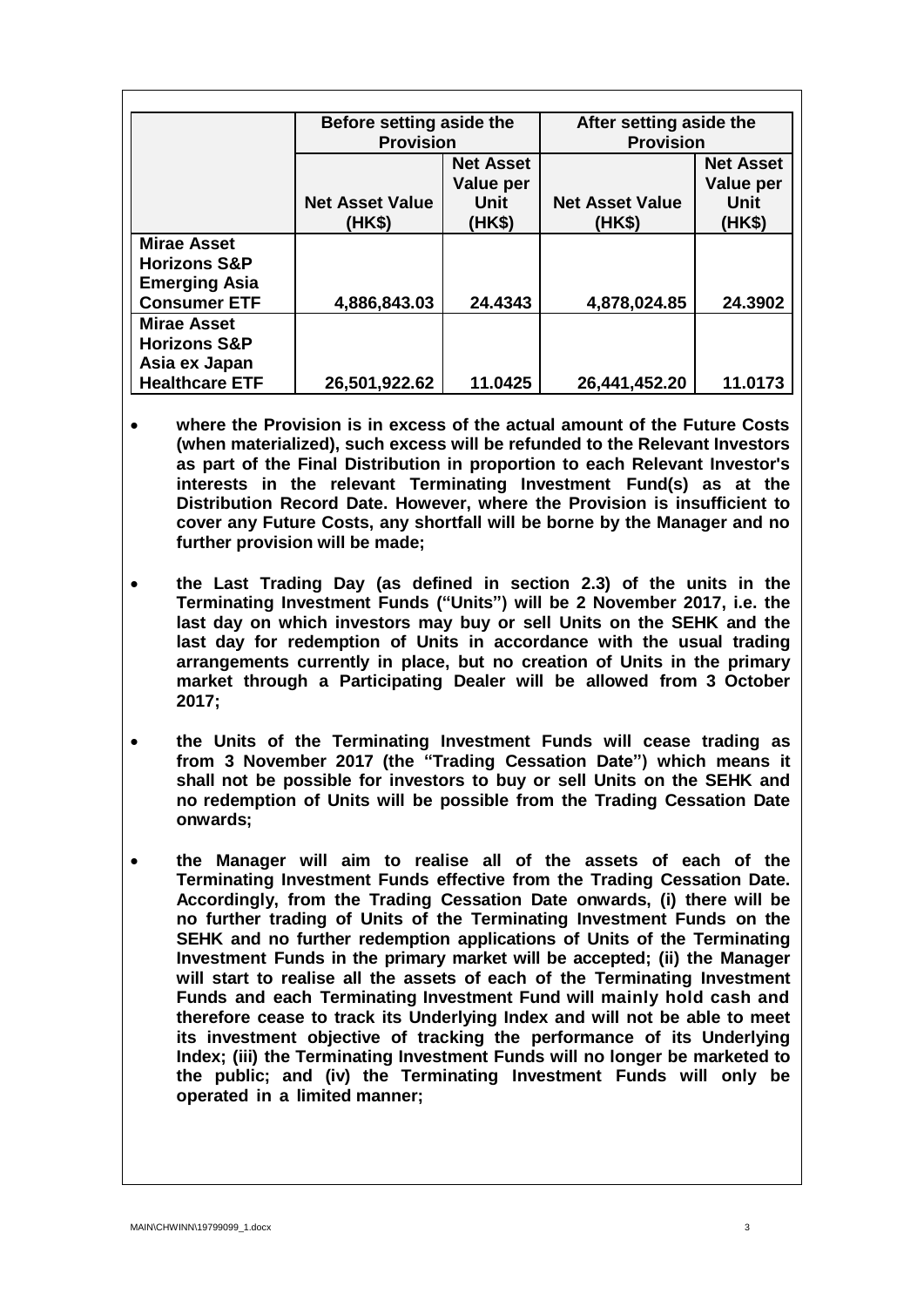- **with a view to minimising further costs, fees and expenses in managing the Terminating Investment Funds following the Trading Cessation Date and in the best interests of the investors of the Terminating Investment Funds, the Manager has applied to the SFC for, and has been granted, a waiver from strict compliance with the following provisions of the Code for the period from the Trading Cessation Date to the Deauthorisation Date:**
	- **(i) Chapter 10.7 (with regard to publishing suspension announcements);**
	- **(ii) paragraphs 4 and 17(a) and (b) of Appendix I (with regard to providing estimated Net Asset Value or R.U.P.V. (as defined in the Code and section 5.3) and last closing Net Asset Value on a real time or near-real time basis); and**
	- **(iii) Chapters 6.1 and 11.1B (with regard to updating the Prospectus and the product key facts statements ("KFS") in respect of the Terminating Investment Funds).**

**The details and the conditions on which such waiver is granted are as described in section 5 below;**

- **the Manager confirms that, save for the particular provisions of the Code set out in sections 5.2 to 5.4 below, the Manager will continue to comply with all the other applicable provisions of the Code, the applicable provisions in the Trust Deed and other applicable laws and regulations until the Deauthorisation Date;**
- **the Manager will, after having consulted the Terminating Investment Funds' Auditors and Cititrust Limited ("Trustee"), declare a Final Distribution (as defined in section 1.2) to the investors who remain invested in the Terminating Investment Funds as at 7 November 2017 (the "Distribution Record Date", and the Final Distribution is expected to be paid on or around 29 November 2017 (the "Final Distribution Date");**
- **the Manager does not expect or anticipate there will be a further distribution after the Final Distribution. However, in the unlikely event there is a further distribution after the Final Distribution, the Manager will issue an announcement informing the investors on or around 11 December 2017 and such further distribution will be paid on or around 18 December 2017;**
- **by the date (which is expected to be on or around 29 December 2017) the Trustee and the Manager form an opinion that the Terminating Investment Funds cease to have any outstanding contingent or actual assets or liabilities (the "Termination Date"), the Trustee and the Manager will commence the completion of the termination of the Terminating Investment Funds;**
- **during the period from the Trading Cessation Date until, at least, the Termination Date, the Terminating Investment Funds will maintain their listing status with the SEHK and authorisation status with the SFC, although the Terminating Investment Funds will be operated only in a limited manner;**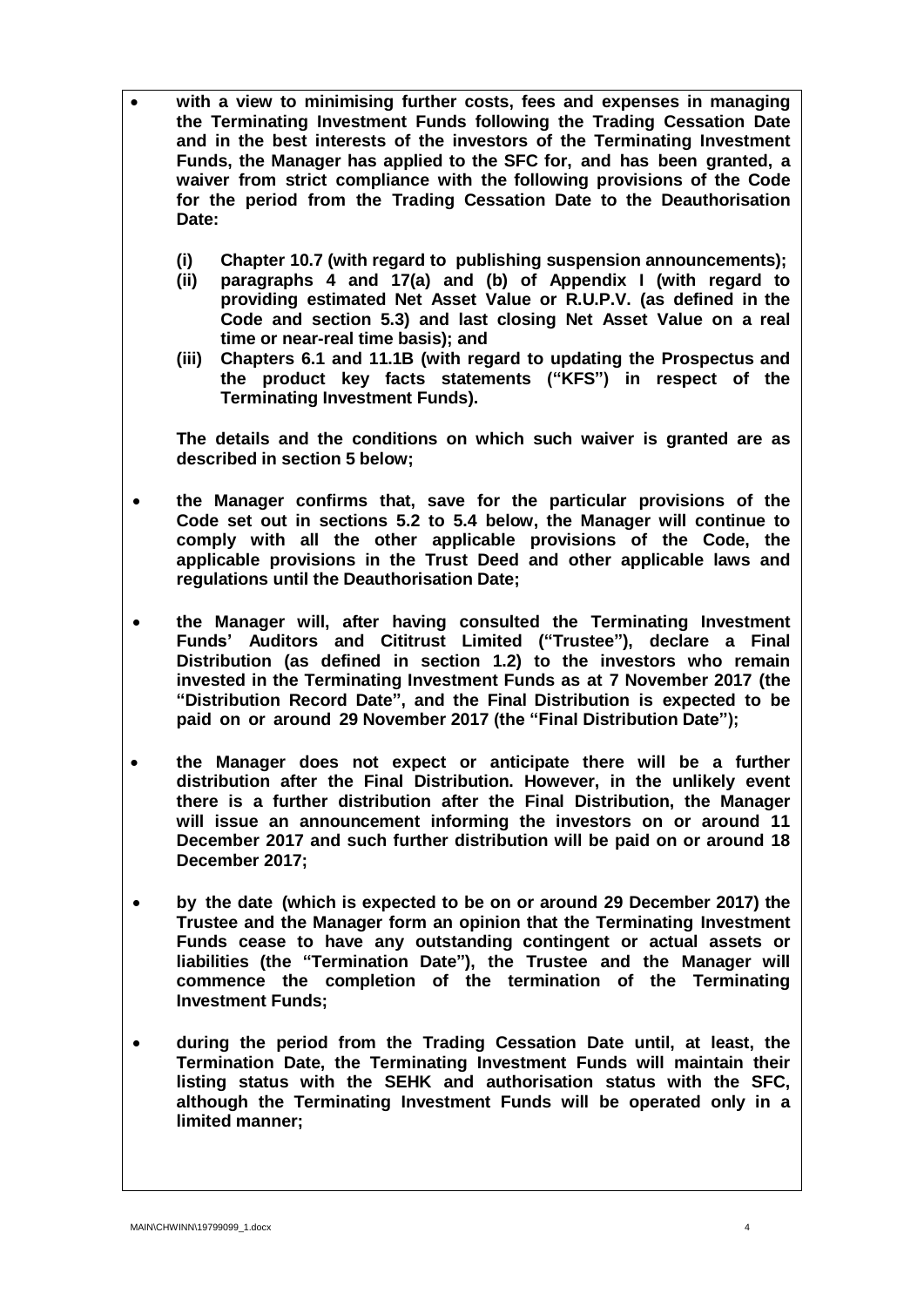- **Mirae Asset Horizons S&P Emerging Asia Consumer does not have any unamortised preliminary expense or contingent liabilities as at the date of this Announcement and Notice. However, as the establishment costs of Mirae Asset Horizons S&P Asia ex Japan Healthcare ETF have not been fully amortised, it will continue to bear its establishment costs (based on daily amortisation) up to the Last Trading Day (which is reflected in the Provision of Mirae Asset Horizons S&P Asia ex Japan Health ETF), and the Manager will bear any remaining unamortised establishment costs;**
- **the Manager will maintain the Terminating Investment Funds' listing status, and, subject to the SEHK's approval, expects the delisting to take effect at or around the same time as the deauthorisation (the "Delisting Date"), which will be either on the Termination Date or immediately after the Termination Date (please note that any product documentation for the Terminating Investment Funds previously issued to investors, including the Prospectus and the KFS in respect of the Terminating Investment Funds, should be retained for personal use only and not for public circulation); and**
- **investors should pay attention to the risk factors as set out in section 7.1 below (including liquidity risk, Units trading at a discount or premium and market maker's inefficiency risk, tracking errors during the period from the date of this Announcement and Notice to the Last Trading Day risk, Net Asset Value downward adjustment risk, failure to track the Underlying Indices risk and delay in distribution risk). Investors should exercise caution and consult their professional and financial advisers before dealings in the Units in the Terminating Investment Funds or otherwise deciding on the course of actions to be taken in relation to their Units in the Terminating Investment Funds.**

**Stockbrokers and financial intermediaries are urged to:**

- **forward a copy of this Announcement and Notice to their clients holding Units in any or all of the Terminating Investment Funds, and inform them of the contents of this Announcement and Notice as soon as possible;**
- **facilitate their clients who want to dispose of Units in any or all of the Terminating Investment Funds on or before the Last Trading Day; and**
- **inform their clients as soon as possible if any earlier dealing deadline, additional fees or charges, and/or other terms and conditions will be applicable in respect of the provision of their services in connection with any disposal of Units in the Terminating Investment Funds.**

**If investors are in doubt about the contents of this Announcement and Notice, they should contact their independent financial intermediaries or professional advisers to seek their professional advice, or direct their queries to the Manager (please refer to section 9 for further information).**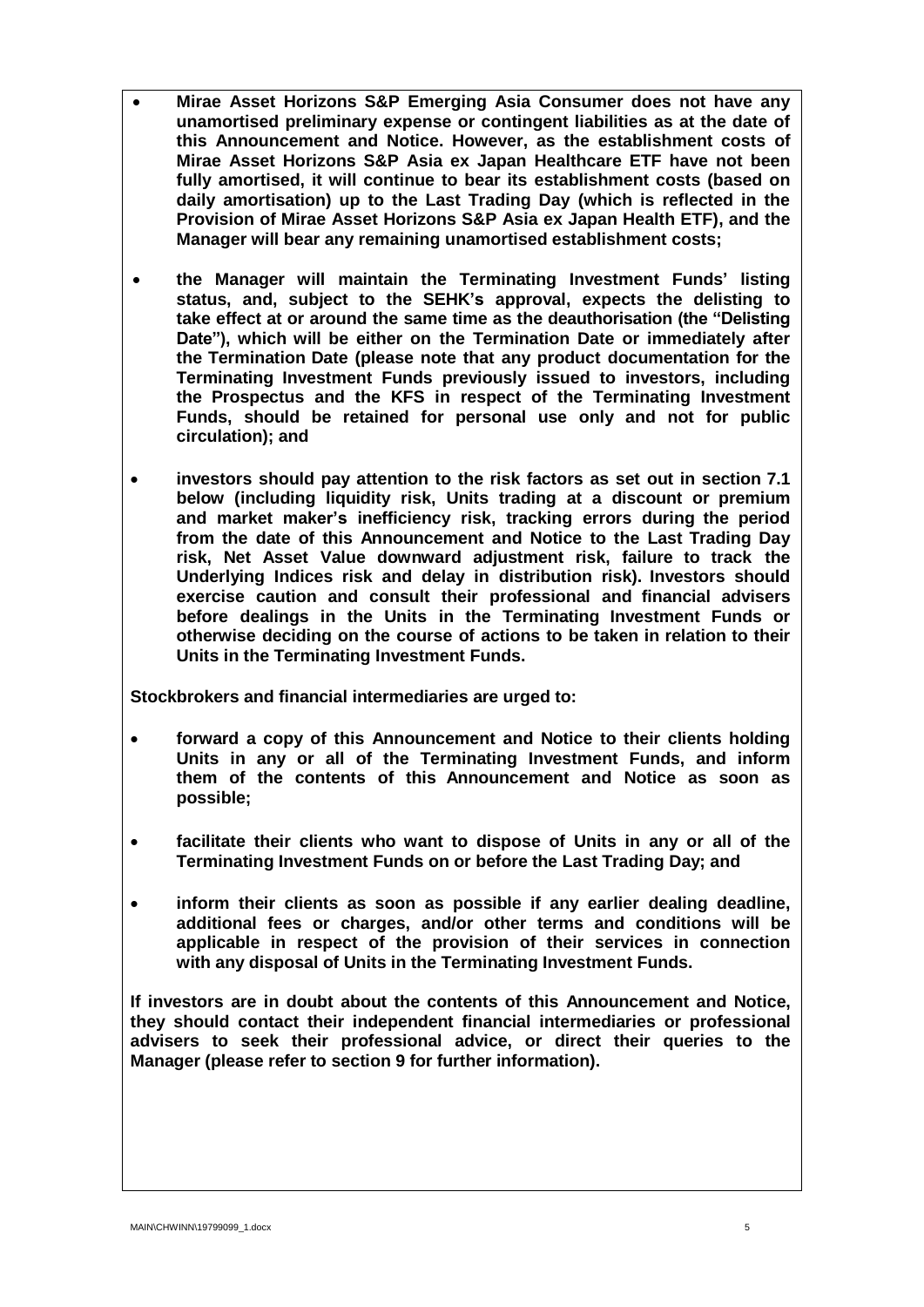**The Manager will, until the Last Trading Day, issue reminder announcements on a weekly basis to investors informing and reminding them of the Last Trading Day, the Trading Cessation Date and the Distribution Record Date. Also, further announcements will be made in due course to inform the investors of the Final Distribution Date, the Termination Date, the Deauthorisation Date, the Delisting Date and whether there is any further distribution after the Final Distribution as and when appropriate in accordance with the applicable regulatory requirements.**

**The Manager accepts full responsibility for the accuracy of the information contained in this Announcement and Notice, and confirms, having made all reasonable enquiries, that to the best of its knowledge and belief there are no other facts the omission of which would make any statement misleading.**

The Manager reserves its right to terminate any Terminating Investment Fund in its absolute discretion by notice in writing to the Trustee under Clause 27.3 of the Trust Deed if the aggregate Net Asset Value of the Units of the relevant class outstanding of such Terminating Investment Fund shall be less than HK\$50,000,000.

As at 29 September 2017, the Net Asset Value of all the Units outstanding in each of the Terminating Investment Funds was less than HK\$50,000,000. The Manager therefore announces that it has, by means of a resolution of the board of directors of the Manager dated 25 September 2017, decided to terminate the Terminating Investment Funds and voluntarily seek deauthorisation and delisting. The proposed termination, deauthorisation and delisting (the "**Proposal**") will be subject to the final approval of the SFC and the SEHK, and will only be completed after the Trustee and the Manager have formed an opinion that the Terminating Investment Funds have no outstanding contingent or actual liabilities or assets.

Before the proposed termination, deauthorisation and delisting, the Units of each of the Terminating Investment Funds will cease trading on the SEHK as from 3 November 2017, the Trading Cessation Date. Accordingly, the last day on which the Units of the Terminating Investment Funds can be traded on the SEHK will be 2 November 2017, the Last Trading Day, and from the Trading Cessation Date onwards, no trading of Units on the SEHK will be allowed. Also, while investors may continue to trade Units on the SEHK on any trading day before the Trading Cessation Date, no creation of Units in the Terminating Investment Funds in the primary market through a Participating Dealer will be allowed from 3 October 2017 following the publication of this Announcement and Notice.

By this Announcement and Notice, the Manager notifies the investors of the proposed termination of the Terminating Investment Funds. Also, as required under Clause 27.4 of Trust Deed, no less than one month's notice is required to be given to the investors, notifying them that the Terminating Investment Funds will cease to track the respective Underlying Indices, and cease trading, from the Trading Cessation Date.

Subject to the Provision, the Manager will bear all costs and expenses associated with the termination of each Terminating Investment Fund (other than normal operating expenses such as transaction costs and any taxes relating to the liquidation of assets of each Terminating Investment Fund) from the date of this Announcement and Notice up to and including the Termination Date.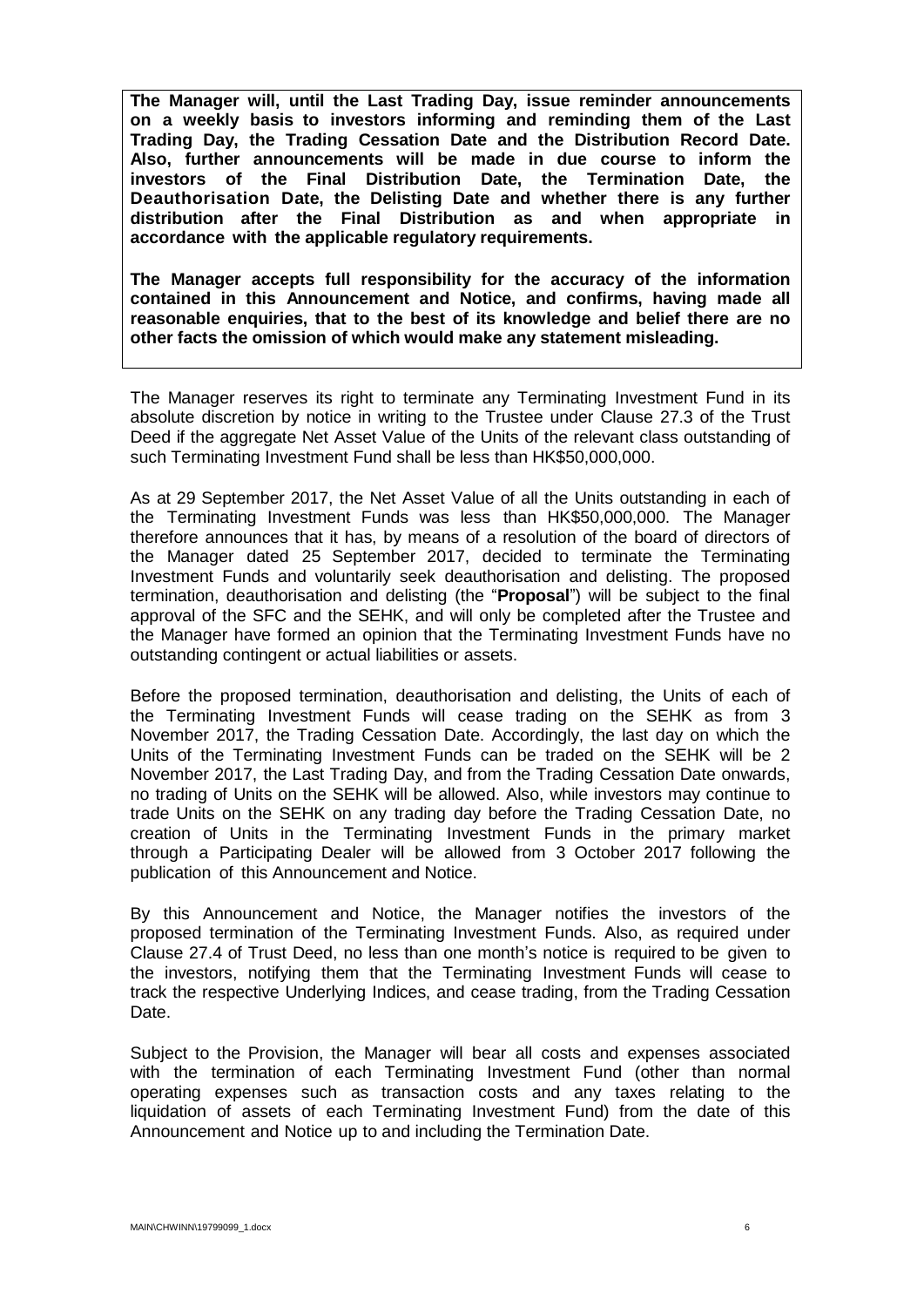## **1. Proposed termination of the Terminating Investment Funds, cessation of trading and liquidation of assets**

## **1.1. Proposed termination of the Terminating Investment Funds**

According to Clause 27.3 of the Trust Deed, each Terminating Investment Fund may be terminated by the Manager in its absolute discretion by notice in writing in the event that in relation to the Trust, the aggregate Net Asset Value shall be less than HK\$50,000,000 or in relation to any Terminating Investment Fund, the aggregate Net Asset Value of the Units of the relevant class outstanding of such Terminating Investment Fund shall be less than HK\$50,000,000. According to the Trust Deed, Unitholders' approval shall not be required for terminating one or more of the Terminating Investment Funds on the ground set out under such Clause 27.3.

As at 29 September 2017, the Net Asset Value and the Net Asset Value per Unit of each of the Terminating Investment Funds were as follows:

| <b>Name</b>                                                     | <b>Net Asset Value</b> | <b>Net Asset</b><br><b>Value per Unit</b> |
|-----------------------------------------------------------------|------------------------|-------------------------------------------|
| Mirae Asset Horizons S&P Emerging Asia<br><b>Consumer ETF</b>   |                        |                                           |
|                                                                 | HK\$4,886,843.03       | HK\$24.4343                               |
| Mirae Asset Horizons S&P Asia ex Japan<br><b>Healthcare ETF</b> |                        |                                           |
|                                                                 | HK\$26,501,922.62      | HK\$11.0425                               |

Having taken into account the relevant factors including interests of the investors of each of the Terminating Investment Funds as a whole, the current relatively small Net Asset Value of each of the Terminating Investment Funds, the Manager is of the view that the proposed termination of each of the Terminating Investment Funds would be in the best interests of the investors of the Terminating Investment Funds. Therefore, the Manager has decided to exercise its power under Clause 27.3 of the Trust Deed, and has provided written notice to the Trustee as required, to propose termination of the Terminating Investment Funds on the date on which the Trustee and the Manager form an opinion that the Terminating Investment Funds cease to have any outstanding contingent or actual assets or liabilities.

## **1.2. The proposed cessation of trading**

The Manager will apply to SEHK to have the Units of the Terminating Investment Funds cease trading on the SEHK with effect from 3 November 2017, the Trading Cessation Date. The Manager will aim to realise all of the assets of each of the Terminating Investment Funds effective from the Trading Cessation Date in exercise of its investment powers under Clause 12.5 of the Trust Deed. The realisation of the assets of the Terminating Investment Funds associated with the proposed termination, deauthorisation and delisting will not incur any additional cost on each of the Terminating Investment Funds as compared to the costs associated with normal redemption of investments.

The Manager will then proceed with the final distribution of the assets (the "**Final Distribution**") of each Terminating Investment Fund on or around 29 November 2017 (see details in section 2.2 below). This means 2 November 2017 will be the Last Trading Day when investors may buy or sell Units in the Terminating Investment Funds on the SEHK in accordance with the usual trading arrangements in place at the date of this Announcement and Notice.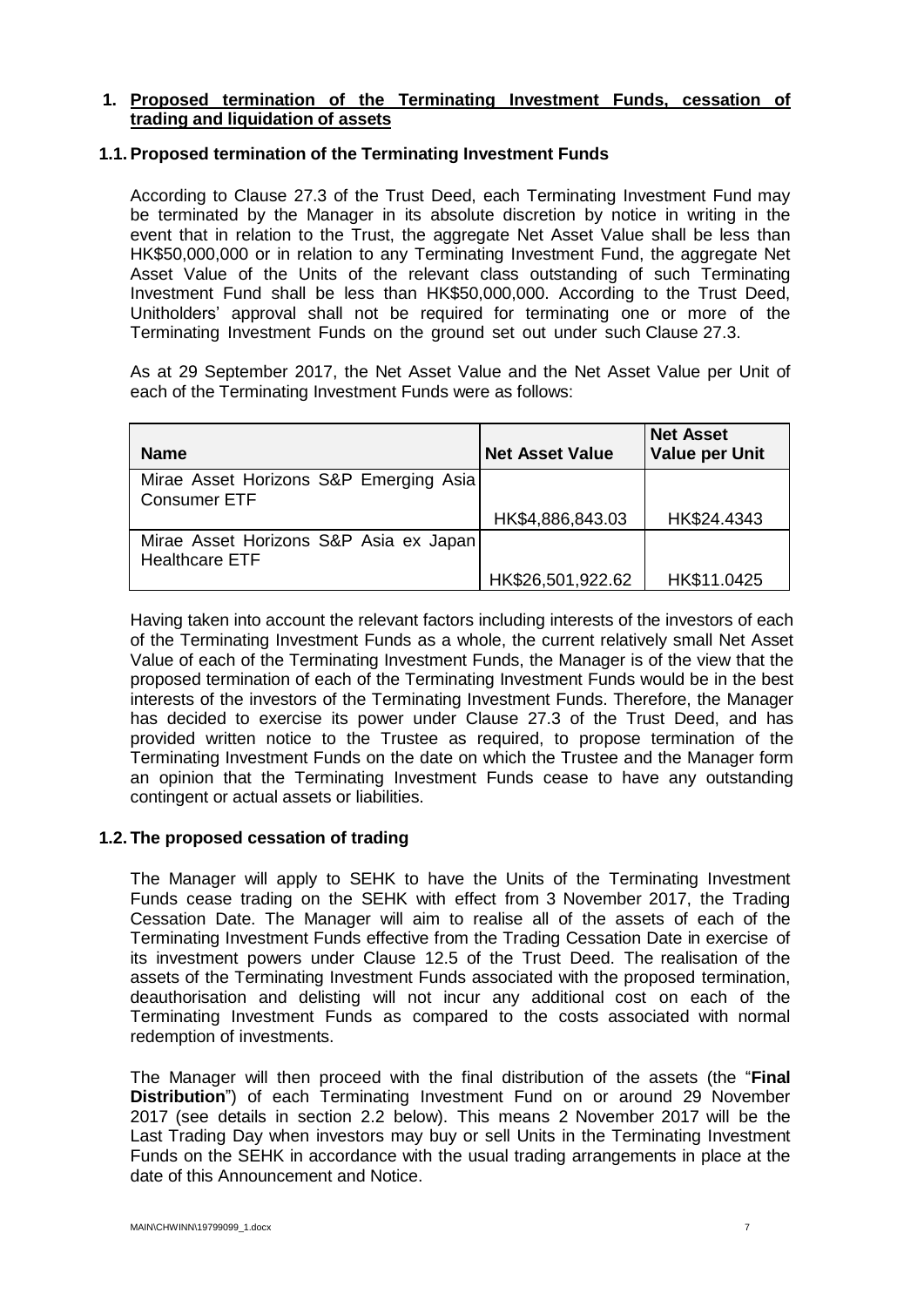If there is any change to the dates mentioned in this paragraph, the Manager will issue an announcement of the revised dates.

Further, in view of the proposed cessation of trading, no further creation of Units in the Terminating Investment Funds will be allowed from 3 October 2017. For the avoidance of doubt, redemption of Units in the Terminating Investment Funds by Participating Dealers will continue to be permitted until the Last Trading Day. However, investors should note that application for redemption of Units can only be made by Participating Dealers and the Participating Dealer may have its own application procedures and cutoff times to the Manager which may be earlier than those set out in the Prospectus. Investors are advised to check with Participating Dealers as to the relevant timing deadlines and client acceptance procedures and requirements.

## **1.3. Impacts on the proposed liquidation of the assets of the Terminating Investment Funds**

After liquidation of all the assets of each of the Terminating Investment Funds (as described in section 1.2 above), each of the Terminating Investment Funds will only hold cash, primarily consisting of the proceeds from the liquidation of the assets of each of the Terminating Investment Funds. Following this, from the Trading Cessation Date, each of the Terminating Investment Funds will cease to track their respective Underlying Indices, and will not be able to meet their investment objectives of tracking the performance of their respective Underlying Indices.

#### **2. What will happen after the Trading Cessation Date?**

#### **2.1 Immediately from the Trading Cessation Date**

Effective from the Trading Cessation Date, the Units of each of the Terminating Investment Funds will cease trading on the SEHK. This means investors will only be allowed to buy or sell Units of the Terminating Investment Funds on the SEHK until and inclusive of the Last Trading Day, being 2 November 2017. From the Trading Cessation Date onwards, no trading of the Units of the Terminating Investment Funds on the SEHK will be allowed.

#### **2.2 During the period from the Trading Cessation Date until the Termination Date (as defined in section 2.3 below)**

After consulting the Terminating Investment Funds' Auditors and the Trustee, the Manager shall declare a Final Distribution (as defined in section 3.2 below) in respect of those investors who remain invested in the Terminating Investment Funds as at 7 November 2017, the Distribution Record Date (the "**Relevant Investors**"). Such Final Distribution is expected to be paid on or around 29 November 2017, the Final Distribution Date.

By the date (which is expected to be on or around 29 December 2017) where the Manager and Trustee form an opinion that the Terminating Investment Funds cease to have any outstanding contingent or actual assets or liabilities (the "**Termination Date**"), the Trustee and Manager will commence the completion of terminating the Terminating Investment Funds.

During the period from the Trading Cessation Date until, at least, the Termination Date, the Terminating Investment Funds will still maintain its listing status with the SEHK and remain SFC authorised, however the Terminating Investment Funds will be operated in a limited manner (as described in section 4.2 below). The Manager has therefore applied to the SFC, and has been granted, waivers from strict compliance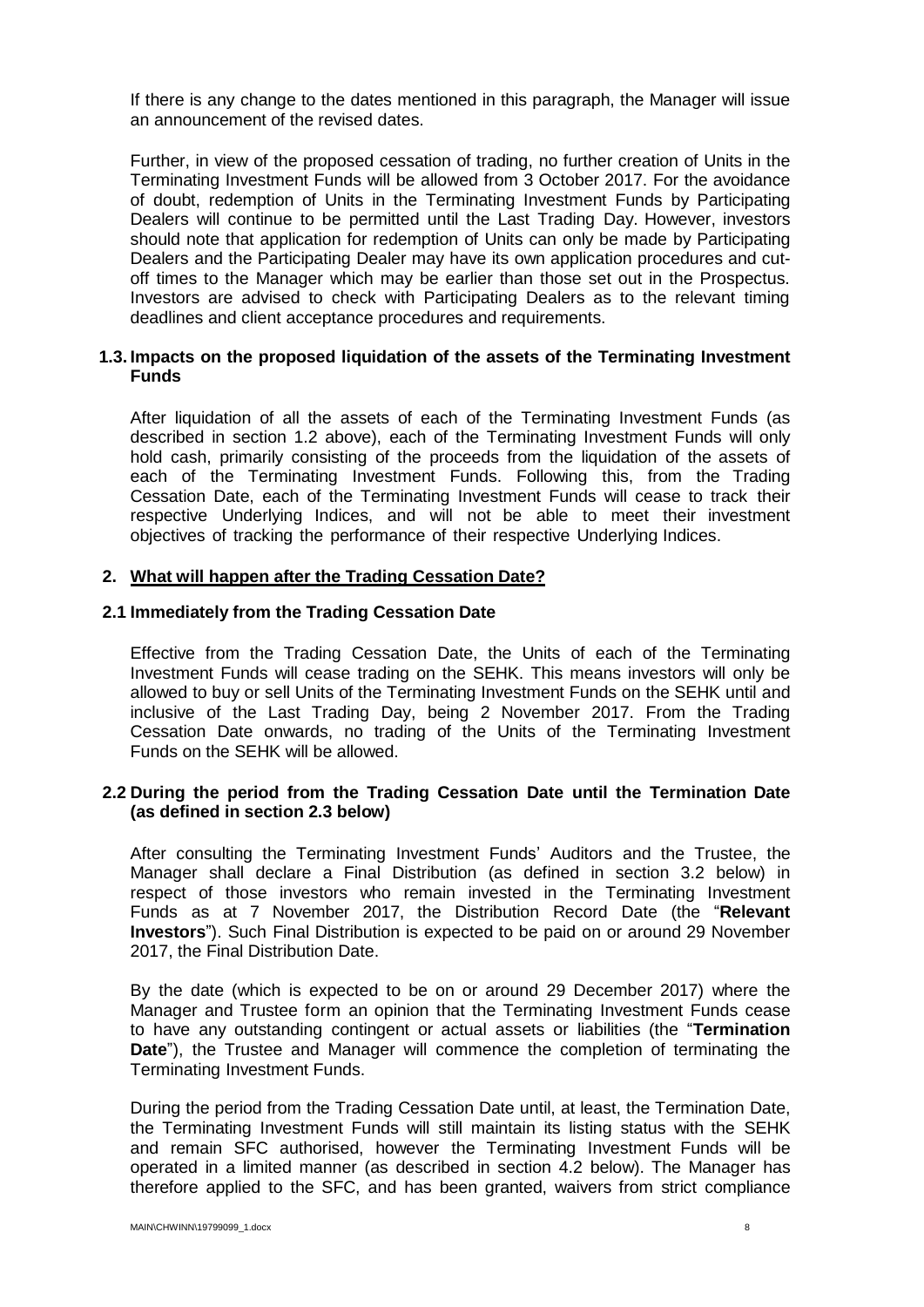of certain provisions of the Code for the period from the Trading Cessation Date to the Deauthorisation Date. The details and the conditions on which such waiver is granted are as described in section 5 below.

The deauthorisation and delisting of the Terminating Investment Funds will take place either on the Termination Date or immediately after the Termination Date, subject to the SFC's and SEHK's approval respectively. The Manager expects, subject to the SEHK's approval, that the delisting will only take place at or around the same time of the deauthorisation.

The proposed termination, deauthorisation and delisting will be subject to the payment of all outstanding fees and expenses, discharge of all other liabilities of the Terminating Investment Funds, as well as the final approvals by the SFC and the SEHK.

Following deauthorisation, the Terminating Investment Funds will no longer be regulated by the SFC and will not be available for public distribution in Hong Kong. Any product documentation for the Terminating Investment Funds previously issued to investors, including the Prospectus and any KFS in respect of the Terminating Investment Funds, should be retained for personal use only and not for public circulation. Stockbrokers, financial intermediaries and investors must not circulate any marketing or other product information relating to the Terminating Investment Funds to the public in Hong Kong as this may be in breach of the Securities and Futures Ordinance.

#### **2.3 Important dates**

Subject to the SFC's and the SEHK's approvals for the proposed arrangements set out in this Announcement and Notice, it is anticipated that the expected important dates in respect of the Terminating Investment Funds will be as follows:

| Dispatch of Announcement and Notice and the date for<br>setting aside the Provision                                                                                                                                                                                                                                                                                                 | 29 September 2017<br>(Friday) |
|-------------------------------------------------------------------------------------------------------------------------------------------------------------------------------------------------------------------------------------------------------------------------------------------------------------------------------------------------------------------------------------|-------------------------------|
| No further creation of Units in each of the Terminating<br><b>Investment Funds</b>                                                                                                                                                                                                                                                                                                  | 3 October 2017 (Tuesday)      |
| Last day for dealings in the Units of each of the<br>Terminating Investment Funds on the SEHK and last<br>day for redemption of Units of each of the Terminating<br>Investment Funds (the "Last Trading Day")                                                                                                                                                                       | 2 November 2017<br>(Thursday) |
| Dealings in the Units on the SEHK cease and no<br>further redemption of Units of each of the Terminating<br>Investment Funds (the "Trading Cessation Date"),<br>i.e. same date on which all the investments of the<br>Terminating Investment Funds will start to be realised<br>and each of the Terminating Investment Funds will<br>cease to be able to track its Underlying Index | 3 November 2017 (Friday)      |
| The date as at which an investor needs to be recorded<br>by HKSCC as the beneficial owner of Units which are<br>registered in the name of HKSCC Nominees Limited<br>and held in CCASS to be entitled to the Final<br>Distribution and further distribution, if any<br>(the<br>"Distribution Record Date")                                                                           | 7 November 2017<br>(Tuesday)  |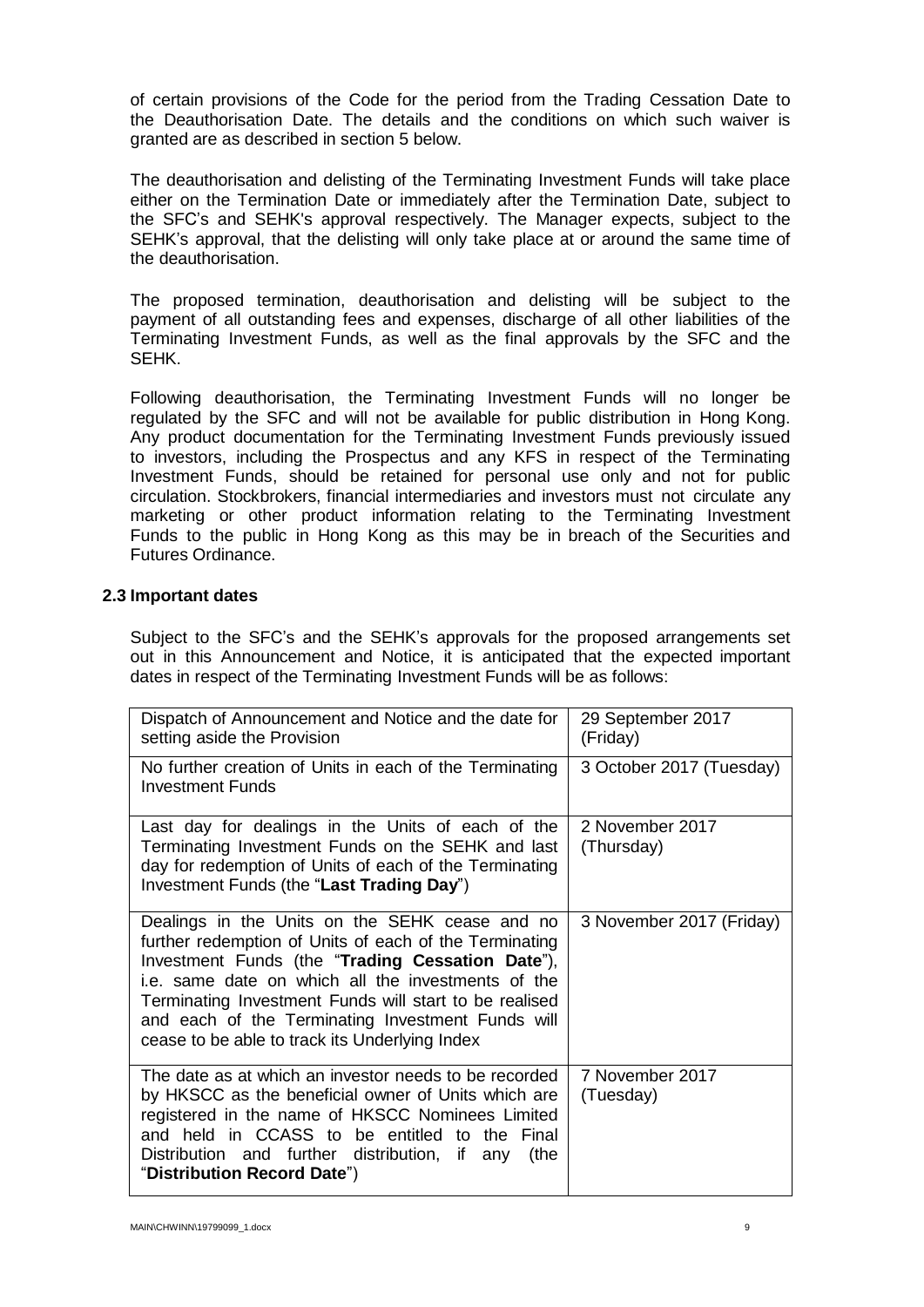| On or around 29<br>November 2017<br>(Wednesday)                                                                                                                                                                                                                                                                              |
|------------------------------------------------------------------------------------------------------------------------------------------------------------------------------------------------------------------------------------------------------------------------------------------------------------------------------|
| On or around 11<br>December 2017 (Monday)                                                                                                                                                                                                                                                                                    |
| On or around 18<br>December 2017 (Monday)                                                                                                                                                                                                                                                                                    |
| On or around 29 December<br>2017 (Friday), which is the<br>date on which the Manager<br>and the Trustee form an<br>opinion that the<br><b>Terminating Investment</b><br>Funds cease to have any<br>outstanding contingent or<br>actual assets or liabilities                                                                 |
| On or around 29 December<br>2017 (Friday), which is the<br>date which the SFC and<br>SEHK approve the<br>deauthorisation and<br>delisting respectively<br>The Manager expects that<br>the deauthorisation and<br>delisting will take place<br>either on the Termination<br>Date or immediately after<br>the Termination Date |
|                                                                                                                                                                                                                                                                                                                              |

The Manager will, on a weekly basis from the date of this Announcement and Notice to the Last Trading Day, issue reminder announcements informing and reminding investors of the Last Trading Day, the Trading Cessation Date and the Distribution Record Date. In addition, the Manager will issue further announcements in due course to inform the investors of the Final Distribution Date, the dates for the deauthorisation and delisting of the Terminating Investment Funds, as well as the Termination Date, and whether there is any further distribution after the Final Distribution, as and when appropriate in accordance with the applicable regulatory requirements before the Termination Date. If there is any change to the dates mentioned in this section, the Manager will issue an announcement to inform the investors of the revised dates.

All stockbrokers and financial intermediaries are urged to forward a copy of this Announcement and Notice, together with any further announcements, to their clients investing in the Units of any or all of the Terminating Investment Funds, and inform them of the contents of this Announcement and Notice and any further announcements, as soon as possible.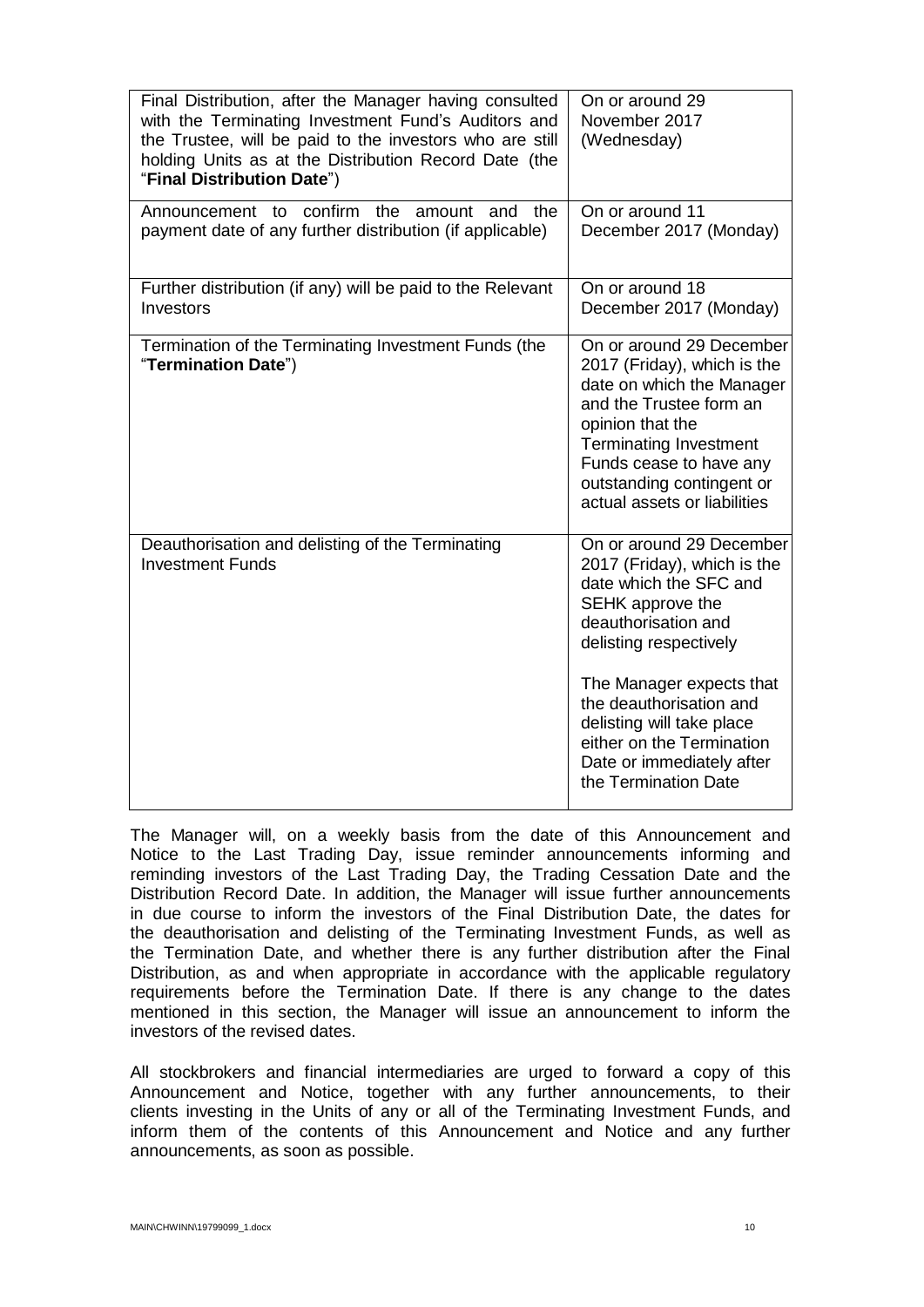#### **3. Potential actions to be taken by investors on or before the Last Trading Day**

## **3.1 Trading on the SEHK on any trading day up to and including the Last Trading Day**

On any trading day up to and inclusive of the Last Trading Day, an investor may continue to buy or sell its Units in the Terminating Investment Funds on the SEHK in accordance with the usual trading arrangements, during the trading hours of the SEHK and based on the prevailing market prices. The market maker of the Terminating Investment Funds, Commerz Securities Hong Kong Limited (the "**Market Maker**") will continue to perform its market making functions in accordance with the trading rules of the SEHK.

Investors should note that stockbrokers or other financial intermediaries may impose brokerage fees on any sale of the Units of each of the Terminating Investment Funds on the SEHK on investors, and a transaction levy (at 0.0027% of the price of the Units of each of the Terminating Investment Funds) and a trading fee (at 0.005% of the price of the Units of each of the Terminating Investment Funds) will be payable by the buyer and the seller of the Units. No stamp duty will be imposed on any sale or purchase of the Units of the Terminating Investment Funds on the SEHK.

The trading price of Units of each of the Terminating Investment Funds may be below or above the Net Asset Value per Unit.

#### **3.2 Holding Units after the Last Trading Day**

For Relevant Investors who are recorded by HKSCC as the beneficial owner of Units which are registered in the name of HKSCC Nominees Limited and held in CCASS, after consulting the Terminating Investment Fund's Auditors and the Trustee, the Manager will declare a Final Distribution in respect of such Relevant Investors. Each Relevant Investor will be entitled to a Final Distribution of an amount equal to the relevant Terminating Investment Fund's then Net Asset Value in proportion to the Relevant Investor's interests in that Terminating Investment Fund as at the Distribution Record Date. The Terminating Investment Fund's then Net Asset Value will be the total value of the net proceeds from the realisation of the assets of the relevant Terminating Investment Fund as described in section 1.3 above.

The Final Distribution payable to each Relevant Investor is expected to be paid to the accounts of its financial intermediary or stockbroker maintained with CCASS on or around 29 November 2017. The Manager will issue a further announcement to inform the investors of the exact day of payment of the Final Distribution, together with the amount of Final Distribution per Unit in respect of the relevant Terminating Investment Fund, when the same are available.

The Manager does not expect or anticipate there will be a further distribution after the Final Distribution. However, in the unlikely event there is a further distribution after the Final Distribution, the Manager will issue an announcement informing the investors on or around 11 December 2017 and such further distribution will be paid on or around 18 December 2017.

If there is any change to the dates mentioned in this paragraph 3.2, the Manager will issue an announcement of the revised dates.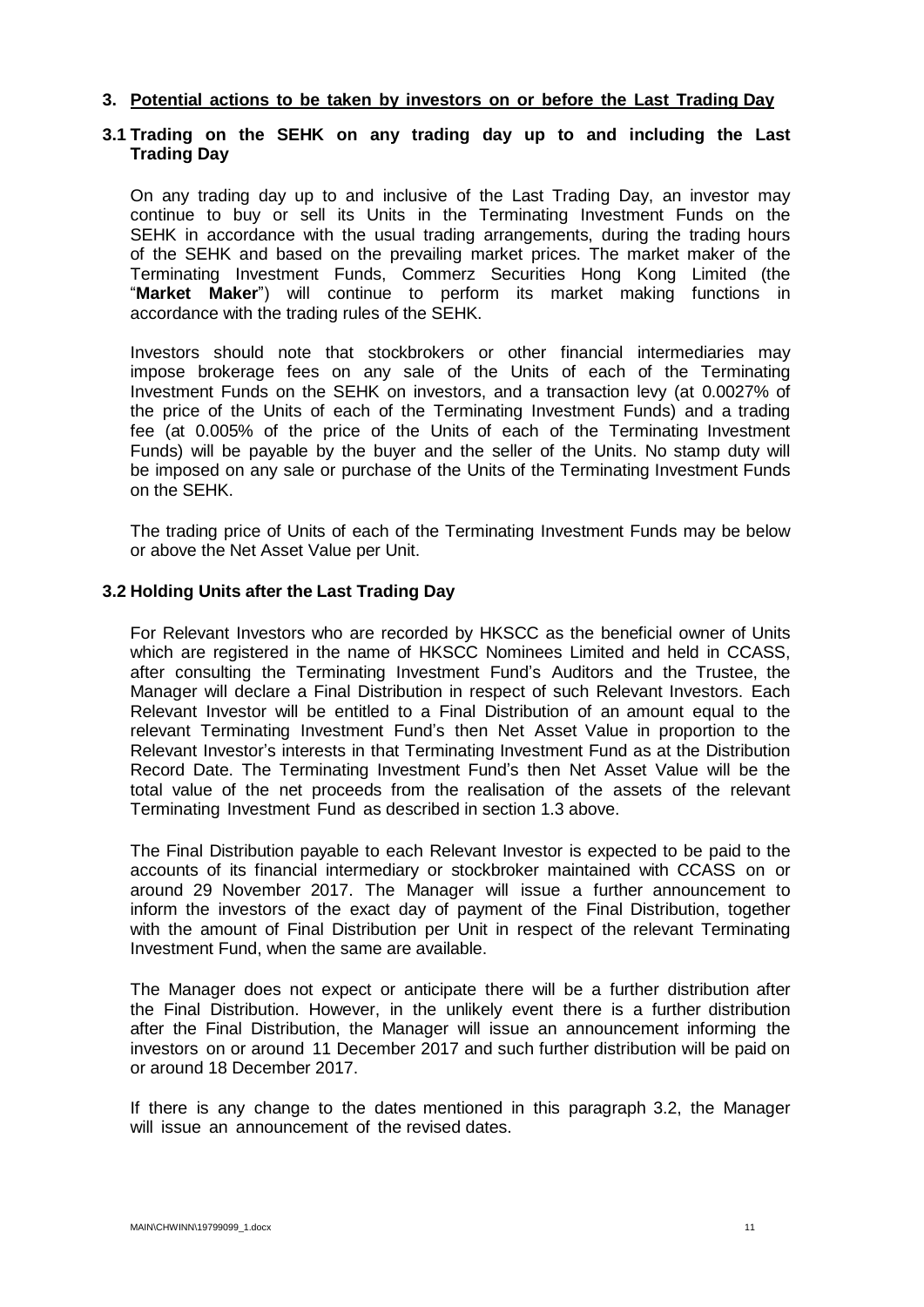**IMPORTANT NOTE: Investors should pay attention to the risk factors as set out in section 7.1 below and consult their professional and financial advisers before disposing of the Units in the Terminating Investment Funds. If an investor disposes of its Units in the Terminating Investment Funds at any time on or before the Last Trading Day, such investor will not in any circumstances be entitled to any portion of the Final Distribution or any further distribution (if any) in respect of any Units so disposed. Investors should therefore exercise caution and consult their professional and financial advisers before dealing in their Units in the Terminating Investment Funds or otherwise deciding on any course of actions to be taken in relation to their Units in any of the Terminating Investment Funds.**

#### **4. Consequences of the commencement of the cessation of trading**

#### **4.1 Continued existence of the Terminating Investment Funds**

The Terminating Investment Funds, despite the commencement of the cessation of trading from the Trading Cessation Date, will continue to maintain their listing status on the SEHK and authorisation status with the SFC until completion of the proposed termination, deauthorisation and delisting. Delisting will follow as soon as possible after the termination of the Terminating Investment Funds.

When the Manager and Trustee form an opinion that the Terminating Investment Funds cease to have any outstanding contingent or actual assets or liabilities, the Manager and the Trustee will commence the completion of the terminating of the Terminating Investment Funds, and the Manager will proceed with applying to the SFC for deauthorisation, and to the SEHK for the delisting of the Terminating Investment Funds.

#### **4.2 Limited operation of the Investment Fund**

During the period from the Trading Cessation Date up until deauthorisation, each of the Terminating Investment Funds will only be operated in a limited manner as there will not be any trading of Units of the Terminating Investment Funds and the Terminating Investment Funds will have no investment activities from the Trading Cessation Date onwards.

Investors are reminded to contact their stockbrokers or financial intermediaries to check whether there will be any fees or charges including custody fees that they may need to bear with regard to their unitholding in the Terminating Investment Funds during the period from the Trading Cessation Date up till the date on which they cease to hold their Units.

#### **5. Waiver**

#### **5.1 Background**

As set out in section 2.2 above, while the Units in each of the Terminating Investment Funds will cease trading effective from the Trading Cessation Date, because of certain outstanding actual or contingent assets or liabilities in relation to the Terminating Investment Funds, the Terminating Investment Funds will remain in existence after the Trading Cessation Date until the Termination Date. During such period, the Terminating Investment Funds will maintain their SFC authorisation status, and the Terminating Investment Fund will maintain its SEHK listed status, until the completion of the proposed termination, deauthorisation and delisting.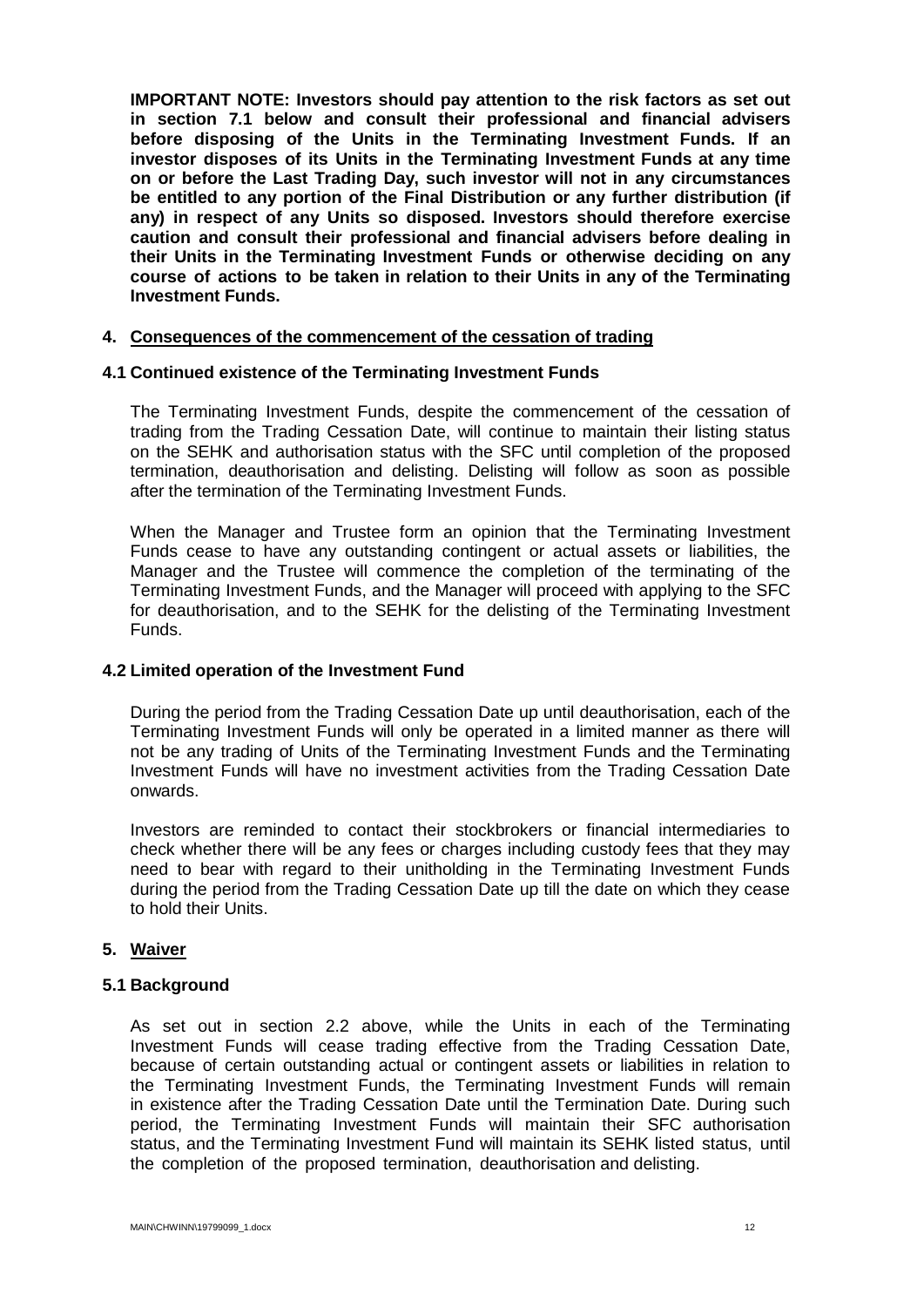However, following the date of this Announcement and Notice, there will be no further creation of Units, and from the Trading Cessation Date onwards:

- (i) there will be no further trading of Units of the Terminating Investment Funds on the SEHK and no further redemption applications of Units of the Terminating Investment Funds in the primary market will be accepted;
- (ii) the Manager will start to realise all the assets of the Terminating Investment Funds and each of the Terminating Investment Funds will mainly hold cash and therefore cease to track its Underlying Index and will not be able to meet its investment objective of tracking the performance of its Underlying Index;
- (iii) the Terminating Investment Funds will no longer be marketed to the public; and
- (iv) the Terminating Investment Funds will only be operated in a limited manner.

Accordingly, with a view to minimising the further costs, fees and expenses in managing the Terminating Investment Funds following the Trading Cessation Date and in the best interests of investors of the Terminating Investment Funds, the Manager has applied to the SFC for, and has been granted, a waiver from strict compliance with certain provisions of the Code for the period from the Trading Cessation Date to the Deauthorisation Date.

The details of the waiver granted and the conditions on which such waiver was granted are set out in this section 5.

#### **5.2 Publishing of the suspension of dealing**

Under Chapter 10.7 of the Code, the Manager is required to: (a) immediately notify the SFC if dealing in Units ceases or is suspended; and (b) publish the fact that dealing is suspended immediately following the decision to suspend and at least once a month during the period of suspension in an appropriate manner (the requirements under (b) are referred to as the "**Investor Notification Requirements**").

The Manager has applied to the SFC for, and has been granted, a waiver from strict compliance with the Investor Notification Requirements under Chapter 10.7 of the Code, subject to the conditions that a statement shall be posted in a prominent position of the Manager's website from the Trading Cessation Date until the Deauthorisation Date to notify investors that the Units of the Terminating Investment Funds have ceased trading on the SEHK from the Trading Cessation Date, and draw investors' attention to this Announcement and Notice and all other relevant announcements.

As the Terminating Investment Funds will maintain their listing status after the Last Trading Day until the Delisting Date, investors may continue to access further announcements in relation to the Terminating Investment Funds via the SEHK's website and the Manager's website during such period.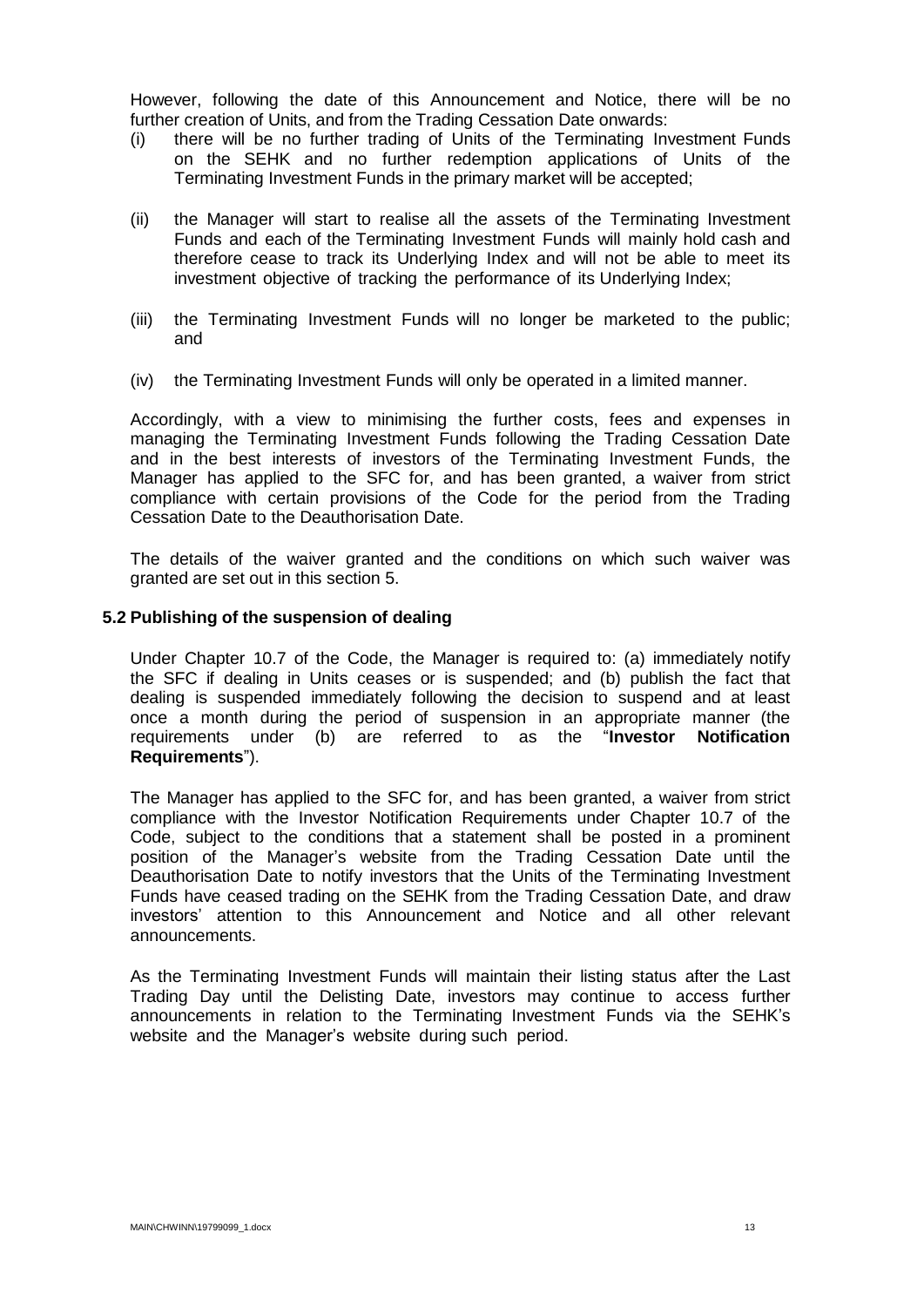## **5.3 Provision of estimated Net Asset Value or R.U.P.V. 1 and last closing Net Asset Value on a real time or near real time basis**

Under Paragraphs 4 and 17(a) and (b) of Appendix I to the Code, the Manager is required to provide the estimated Net Asset Value or reference underlying portfolio value ("**R.U.P.V.**") and the last closing Net Asset Value of the Terminating Investment Funds to the public on a real time or near-real time basis unless otherwise waived, via any suitable channels in paragraph 18 of Appendix I of the Code (which include the Manager's website).

As following the date of this Announcement and Notice, there will be no further creation of Units in the Terminating Investment Funds, and from the Trading Cessation Date onwards, there will be no further trading of Units in the Terminating Investment Funds on the SEHK and no further redemption of Units in the Terminating Investment Funds, and the Terminating Investment Funds will mainly hold cash and only be operated in a limited manner. The Manager proposes with the consent of the Trustee that the Net Asset Value per Unit of each Terminating Investment Fund will be updated on the Manager's website only when there is any event which causes the Net Asset Value to change. The Manager and the Trustee expect that the events which will cause the Net Asset Value per Unit of the Terminating Investment Funds to change are: (i) the Final Distribution (please see further in section 3.2 above); (ii) the further distribution (if any); and (iii) any change in the market value of any scrip dividend receivable by the Terminating Investment Funds.

Accordingly, the Manager has applied to the SFC for, and has been granted, a waiver from strict compliance with the above-mentioned requirements under Paragraphs 4 and 17(a) and (b) of Appendix I to the Code, subject to the following conditions:

- (A) the Net Asset Value per Unit of each Terminating Investment Fund as of 2 November 2017 (i.e. the Last Trading Day), which will be the latest Net Asset Value per Unit of each Terminating Investment Fund, will be published on the Manager's website; and
- (B) the Manager shall update the latest available Net Asset Value per Unit of each of the Terminating Investment Funds on the Manager's website as soon as practicable should there be any other change to the Net Asset Value of each Terminating Investment Fund, including but not limited to changes arising from (i) the Final Distribution (please see further in section 3.2 above); (ii) further distribution (if any); and (iii) any change in the market value of any scrip dividend receivable by the Terminating Investment Funds concerned.

## **5.4 Updating of the Prospectus and KFS in respect of the Terminating Investment Funds**

Under Chapters 6.1 and 11.1B of the Code, the Prospectus and the KFS in respect of the Terminating Investment Funds must be up-to-date and must be updated to incorporate any relevant changes to the Terminating Investment Funds.

In view of the cessation of trading of Units of the Terminating Investment Funds from the Trading Cessation Date, and there being no further creation or redemption of Units of the Terminating Investment Funds, the Manager considers that it is not necessary to update the Prospectus and the KFS in respect of the Terminating

**.** 

 $1$ R.U.P.V stands for "Reference Underlying Portfolio Value" which is updated at 15-second intervals during trading hours.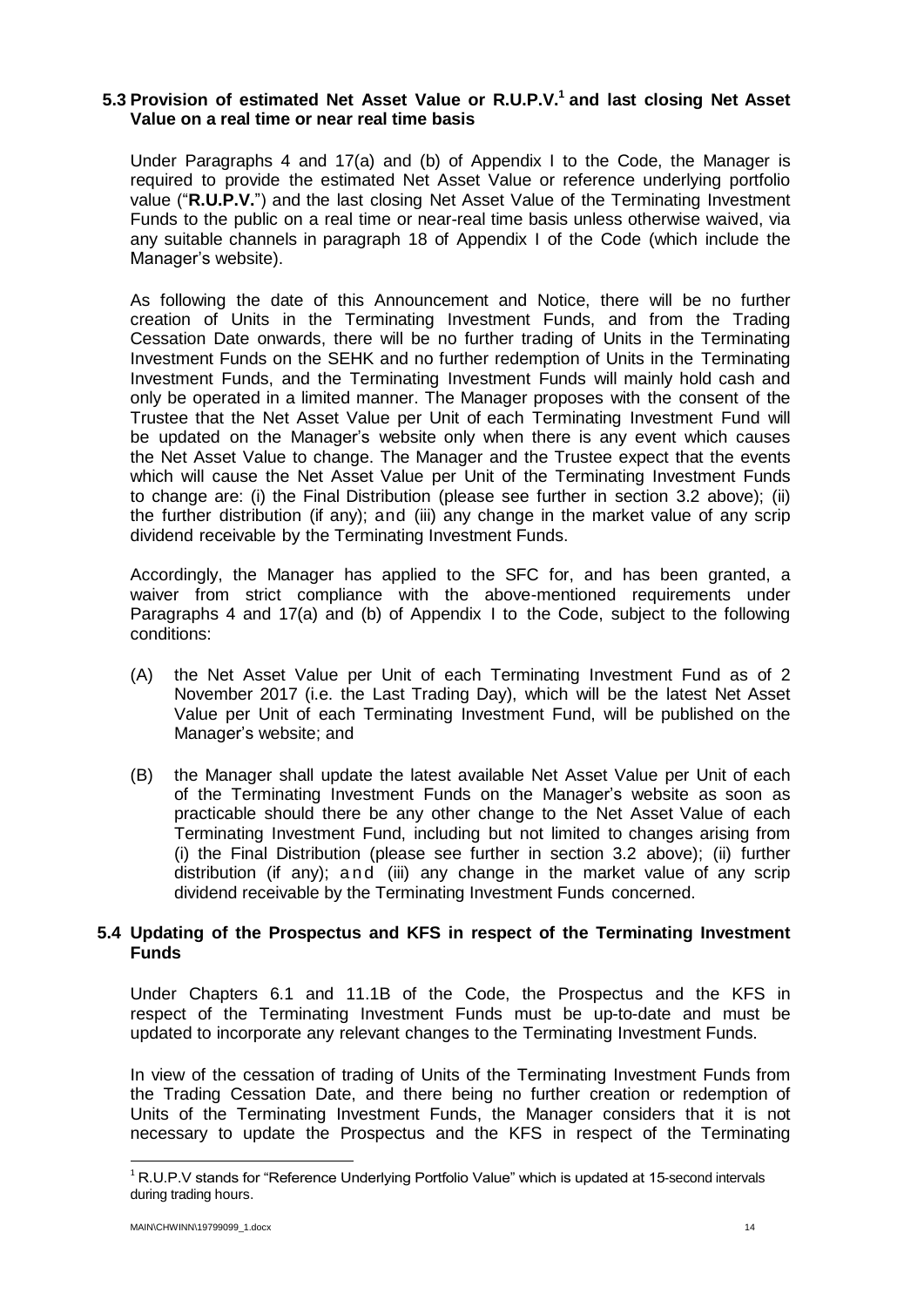Investment Funds (which by their nature are offering documents) to reflect any future changes to the Terminating Investment Funds prior to the Deauthorisation Date.

As such, the Manager has applied to the SFC for, and has been granted, a waiver from strict compliance with the above-mentioned requirements under Chapters 6.1 and 11.1B of the Code so that the Prospectus and the KFS in respect of the Terminating Investment Funds need not be updated in respect of disclosure affecting the Terminating Investment Funds only from the Trading Cessation Date.

Without prejudice to the other obligations of the Manager under Chapter 11.1B of the Code, the Manager has undertaken and confirmed with the SFC that it shall:

- (A) promptly notify investors of any changes to the Terminating Investment Funds or to the Prospectus or the KFS of the Terminating Investment Funds by means of publishing the announcement(s) on its and Hong Kong Exchanges and Clearing Limited's websites (each, a "**Relevant Future Announcement**");
- (B) ensure that each Relevant Future Announcement shall include a statement to refer investors to read this Announcement and Notice together with the Prospectus, the KFS of the relevant Terminating Investment Fund, and any other Relevant Future Announcement(s); and
- (C) issue an updated Prospectus on the Deauthorisation Date to remove all references to the Terminating Investment Funds.

#### **5.5 Other related matter**

The Manager confirms that, save for the particular provisions of the Code set out in sections 5.2 to 5.4 above, the Manager will continue to comply with all the other applicable provisions of the Code, the applicable provisions in the Trust Deed, the Rules Governing the Listing of Securities on the Stock Exchange and other applicable laws and regulations in respect of the Terminating Investment Funds.

#### **6. Costs**

As indicated in section 3.1 above, stockbrokers or financial intermediaries may levy certain fees and charges for any orders to dispose of Units of the Terminating Investment Funds on or before the Last Trading Day.

All redemption of Units of the Terminating Investment Funds by Participating Dealers will be subject to the fees and costs as set out in the Prospectus. Participating Dealers may pass on to the relevant investors such fees and costs, and may also impose fees and charges in handling redemption requests which would increase the cost of redemption. Investors are advised to check with Participating Dealers as to their relevant fees, costs and charges.

Subject to the Provision, the Manager will bear all costs and expenses associated with the termination of each Terminating Investment Fund (including transaction costs and any taxes relating to the realisation of assets of a Terminating Investment Fund) from the date of this Announcement and Notice up to and including the Termination Date. The Manager will continue to charge a Management Fee up to and including the Trading Cessation Date.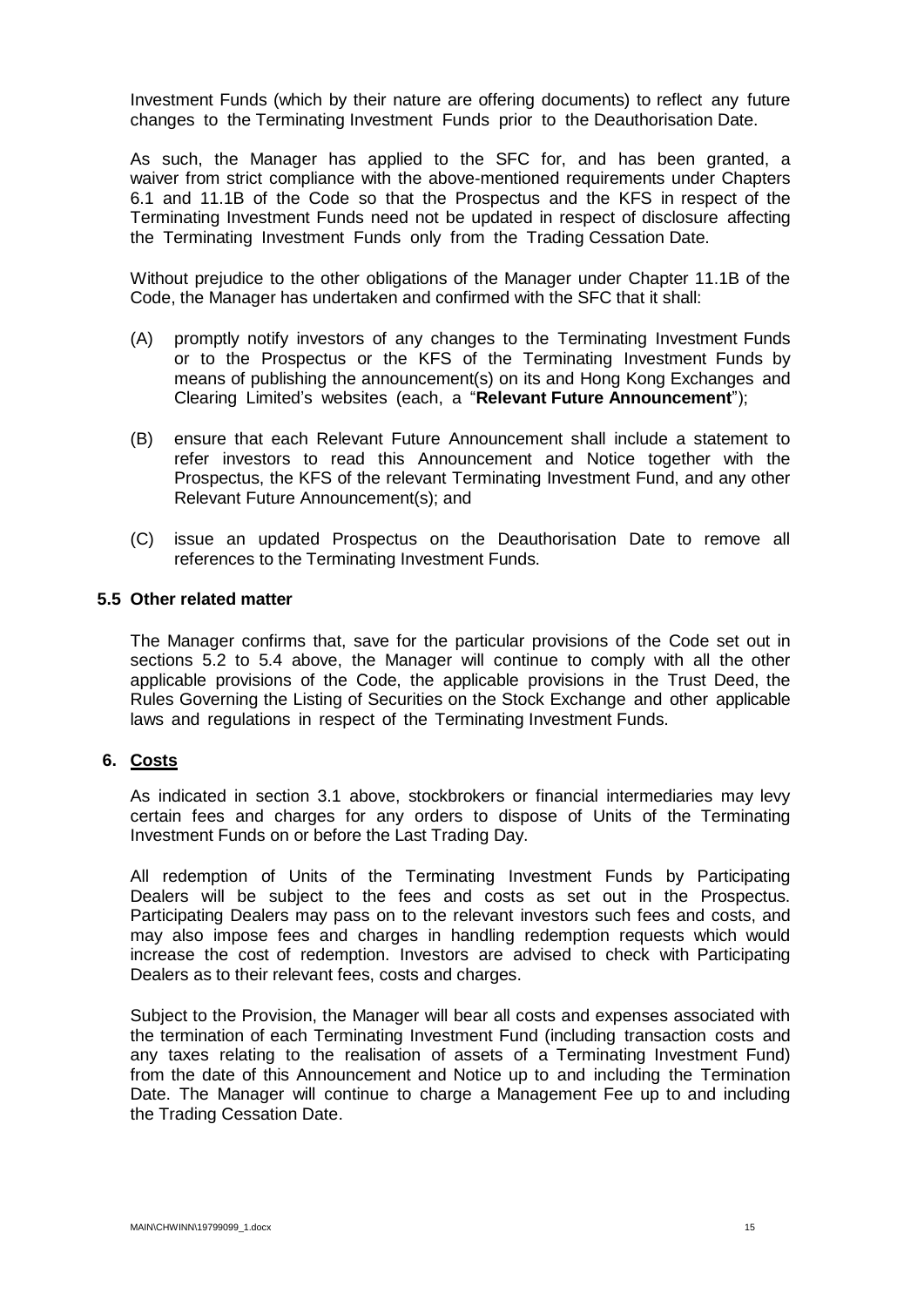For your information, as of 30 June 2017, the ongoing charges of the Terminating Investment Funds over a year are set out below:

- Mirae Asset Horizons S&P Emerging Asia Consumer ETF is 0.79%; and
- Mirae Asset Horizons S&P Asia ex Japan Healthcare ETF is 1.41%.

Each of the ongoing charges figures above is an annualised figure based on expenses for the three-months ended 30 June 2017 of each of the Terminating Investment Funds, expressed as a percentage of the relevant Terminating Investment Fund's average Net Asset Value over the same period. It includes the amortised portion of the set-up costs applicable to the relevant period but excludes any extraordinary expenses.

The Manager does not expect that the termination of the Terminating Investment Funds will impact the figures disclosed above for ongoing charges. Please note for completeness the ongoing charges figures shown above are calculated in accordance with the guidance under the relevant SFC circular, and exclude the following costs and expenses associated with the termination of the Terminating Investment Funds (which are to be borne by each relevant Terminating Investment Fund): (i) normal operating expenses such as transaction costs and (ii) any taxes relating to the liquidation of assets of the Terminating Investment Funds.

In addition, on the date on which this Announcement and Notice is published, a certain portion of the assets of the Terminating Investment Funds, amounting to approximately HK\$8,818.18 for the Mirae Asset Horizons S&P Emerging Asia Consumer ETF and HK\$60,470.42 for the Mirae Asset Horizons S&P Asia ex Japan Healthcare ETF (the "**Provision**") will be set aside. This Provision is to discharge any future costs, charges, expenses, claims and demands (including but not limited to any Auditors' fees, regulatory maintenance costs, establishment cost and the fees payable to any service provider to the Terminating Investment Funds, including the Trustee) that the Trustee and the Manager may incur or make, during the period from the time after this Announcement and Notice has been published up to the Termination Date, in connection with or arising out of the ongoing charges and normal operating expenses of the Terminating Investment Funds, and the termination process together with the delisting and deauthorisation (the "**Future Costs**"). For avoidance of doubt, the Future Costs do not include transaction costs and any taxes relating to the realisation of assets of the Terminating Investment Fund. The Manager will bear all costs and expenses associated with the termination of each Terminating Investment Fund (including any transaction costs and any taxes relating to the realisation of assets of a Terminating Investment Fund) from the date of this Announcement and Notice up to and including the Termination Date.

The Trustee has confirmed that it has no objection to the amount of the Provision. As a result of the setting aside of the Provision immediately after this Announcement and Notice has been published, the Net Asset Value and the Net Asset Value per Unit of each Terminating Investment Fund will be reduced before the commencement of the trading on the SEHK on 3 October 2017, as more particularly described below:

|                                                                  | Before setting aside the<br><b>Provision</b> |                                              | After setting aside the<br><b>Provision</b> |                                              |
|------------------------------------------------------------------|----------------------------------------------|----------------------------------------------|---------------------------------------------|----------------------------------------------|
|                                                                  | <b>Net Asset</b><br>Value (HK\$)             | <b>Net Asset</b><br>Value per<br>Unit (HK\$) | <b>Net Asset Value</b><br>(HK\$)            | <b>Net Asset</b><br>Value per<br>Unit (HK\$) |
| Mirae Asset Horizons<br>S&P Emerging Asia<br><b>Consumer ETF</b> | 4,886,843.03                                 | 24.4343                                      | 4,878,024.85                                | 24.3902                                      |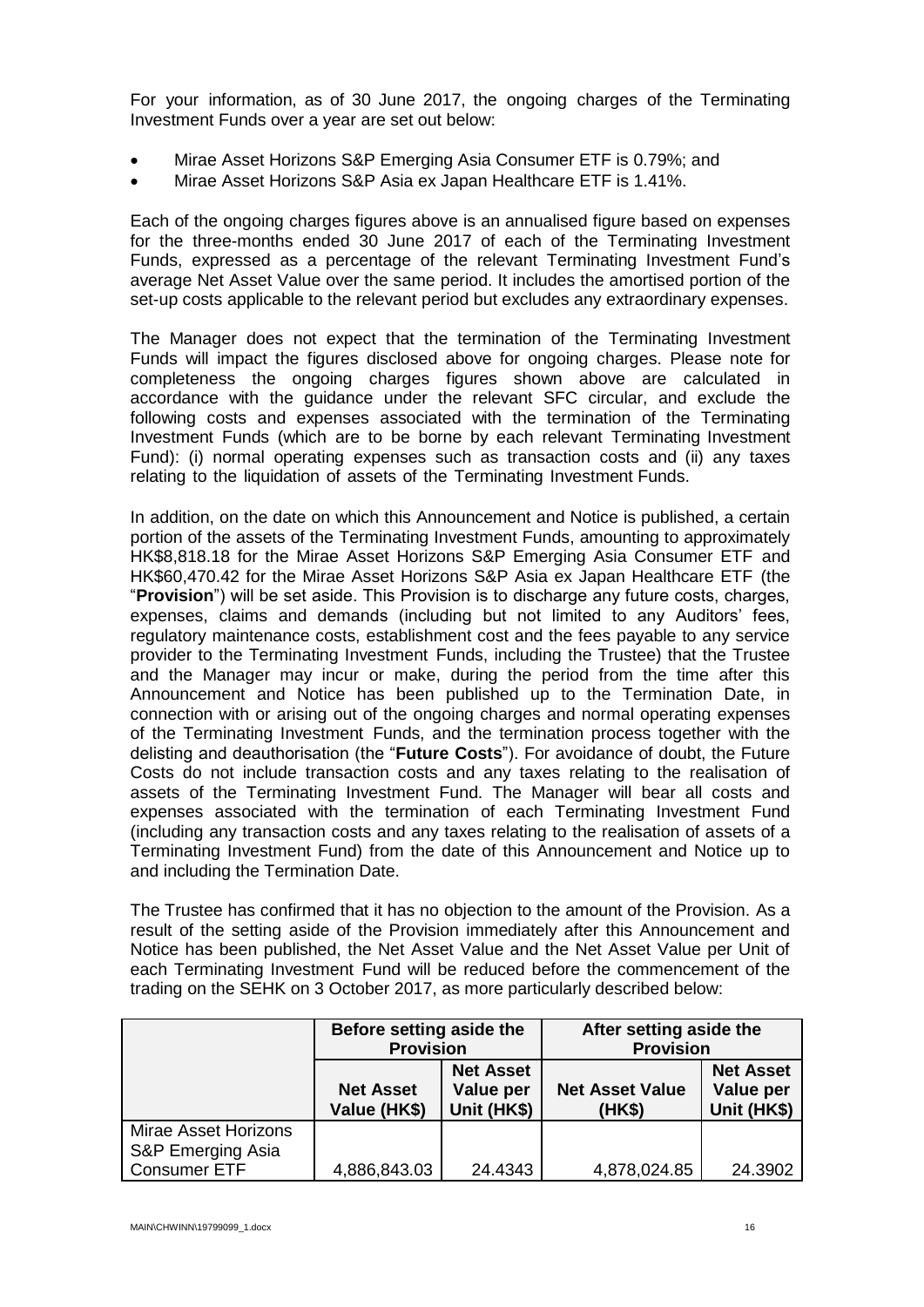| Mirae Asset Horizons<br>  S&P Asia ex Japan |               |         |               |         |
|---------------------------------------------|---------------|---------|---------------|---------|
| I Healthcare ETF.                           | 26,501,922.62 | 11.0425 | 26,441,452.20 | 11.0173 |

Where the Provision is in excess of the actual amount of the Future Costs (when materialized), such excess will be refunded to the Relevant Investors as part of the Final Distribution in proportion to each Relevant Investor's interests in the relevant Terminating Investment Fund(s) as at the Distribution Record Date. However, where the Provision is insufficient to cover any Future Costs, any shortfall will be borne by the Manager and no further provision will be made.

Mirae Asset Horizons S&P Emerging Asia Consumer does not have any unamortised preliminary expense or contingent liabilities (such as outstanding litigation) as at the date of this Announcement and Notice.

However, since Mirae Asset Horizons S&P Asia ex Japan Healthcare ETF is a newly established Investment Fund, its establishment cost has not been fully amortised. The total costs of establishment is HK\$1,399,453.62, and are to be amortised over first three financial years. As of 29 September 2017, the unamortised costs of Mirae Asset Horizons S&P Asia ex Japan Healthcare ETF were HK\$1,328,845.98. Mirae Asset Horizons S&P Asia ex Japan Healthcare ETF will continue to bear the establishment costs (based on daily amortisation) up to the Last Trading Day (which is reflected in the Provision of Mirae Asset Horizons S&P Asia ex Japan Healthcare ETF), and the Manager will bear any remaining unamortised establishment costs.

## **7. Other matters**

## **7.1 Other implications of the proposed cessation of trading, the proposed termination, deauthorisation and delisting of the Terminating Investment Funds**

In consequence of this Announcement and Notice and the proposed cessation of trading, the proposed termination and the proposed deauthorisation and delisting of the Terminating Investment Funds, investors should note and consider the following risks:

*Liquidity risk* – Trading of Units in each of the Terminating Investment Funds on the SEHK from the date of this Announcement and Notice may become less liquid;

*Units trading at a discount or premium and Market Maker's inefficiency risk* – Although up to (and including) the Last Trading Day, the Market Maker will continue to perform its market making functions in respect of the Terminating Investment Funds in accordance with the Trading Rules of the SEHK, Units in each of the Terminating Investment Funds may trade at a discount compared to their Net Asset Value in extreme market situations. This is because many investors may want to sell their Units in the Terminating Investment Funds after the Proposal has been announced but there may not be many investors in the market who are willing to purchase such Units. On the other hand, it is also possible that the Units of each of the Terminating Investment Funds may trade at a premium as there will be no creation of new Units following the date of this Announcement and Notice, and consequently the divergence between the supply of and demand for the Units of the Terminating Investment Funds may be larger than usual. In particular, should there be a large demand for such Units before the Trading Cessation Date, the Market Maker may not be able to effectively perform its market making activities to provide liquidity of the trading of Units of each Terminating Investment Fund on the SEHK in these extreme market situations. Following this, the price volatility of the Units of each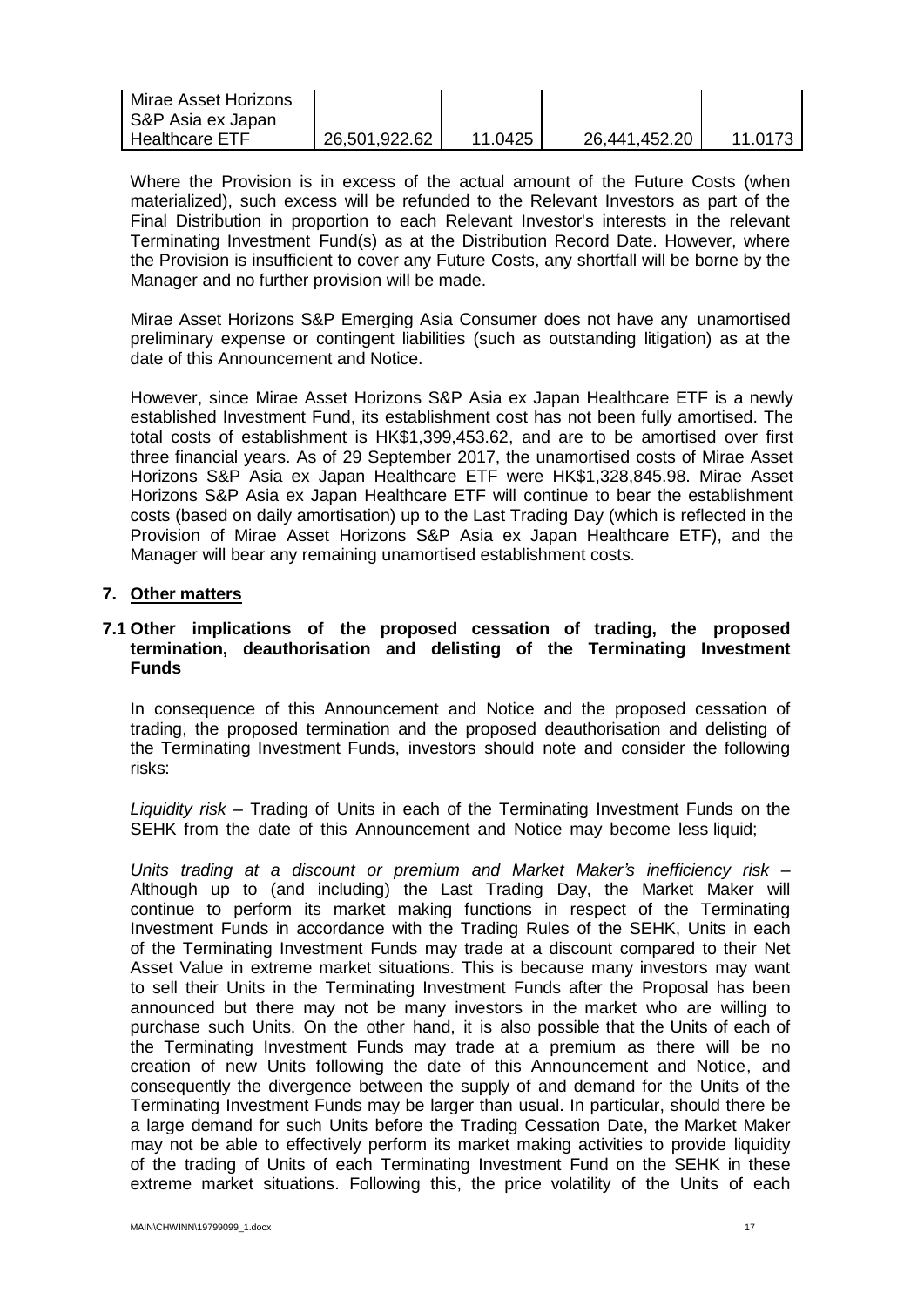Terminating Investment Fund may be higher than usual from the date of this Announcement and Notice through the Last Trading Day;

*Tracking errors during the period from the date of this Announcement and Notice to the Last Trading Day –* The setting aside of the Provision (immediately after this Announcement and Notice has been published) will adversely affect the Net Asset Value per Unit. This reduction of Net Asset Value per Unit will cause the relevant Terminating Investment Fund's return to substantially deviate from the performance of the relevant Underlying Index so the relevant Terminating Investment Fund will not be able to properly track the performance of the relevant Underlying Index during the period from the date of this Announcement and Notice to the Last Trading Day. This may impair the Manager's ability to fulfill the investment objectives of the Terminating Investment Funds and result in significant tracking error. In the extreme situation where the size of the relevant Terminating Investment Fund becomes so small that the Manager considers that it is not in the best interest of the relevant Terminating Investment Fund to continue to invest in the market, the Manager may decide to convert the whole or part of the investments of the relevant Terminating Investment Fund into cash or deposits in order to protect the interest of the investors of that Terminating Investment Fund;

*Net Asset Value downward adjustment risk* – Changes in economic environment, consumption pattern and investors' expectations may have significant impact on the value of the investments and there may be significant drop in value of the investments. In addition, the Net Asset Value of the Terminating Investment Fund will be reduced as some of the Terminating Investment Fund's assets will be set aside as Provision on the date on which this Announcement and Notice is published. Such market movements and the setting aside of the Provision may result in substantial downward adjustment of the Net Asset Value per Unit before the Last Trading Day;

*Failure to track the Underlying Indices* – All assets of the Terminating Investment Funds will be liquidated with effect from the Trading Cessation Date. Thereafter, the entirety of the Terminating Investment Funds' assets will be cash and the Terminating Investment Funds will operate in a limited manner. Following this, from the Trading Cessation Date, each of the Terminating Investment Funds will cease to track its Underlying Index, and will not be able to meet its investment objective of tracking the performance of its Underlying Index; and

*Delay in distribution risk* – The Manager will aim to realise all of the assets of all the Terminating Investment Funds and then proceed with the Final Distribution as soon as practicable. However, the Manager may not be able to realise all the assets of the Terminating Investment Funds in a timely manner during certain periods of time, for example, when the trading on the relevant stock exchanges is restricted or suspended or when the official clearing and settlement depositary of the relevant market is closed. In this case, the payment of the Final Distribution to the Relevant Investors may be delayed.

Investor attention is also drawn to the risks disclosed in the Prospectus of the Terminating Investment Funds.

## **7.2 Tax implications**

Based on the Manager's understanding of the law and practice in force at the date of this Announcement and Notice, as the Terminating Investment Funds are collective investment schemes authorised under Section 104 of the Securities and Futures Ordinance (Cap. 571 Laws of Hong Kong), profits of the Terminating Investment Funds derived from realisation of its assets in Hong Kong are exempt from Hong Kong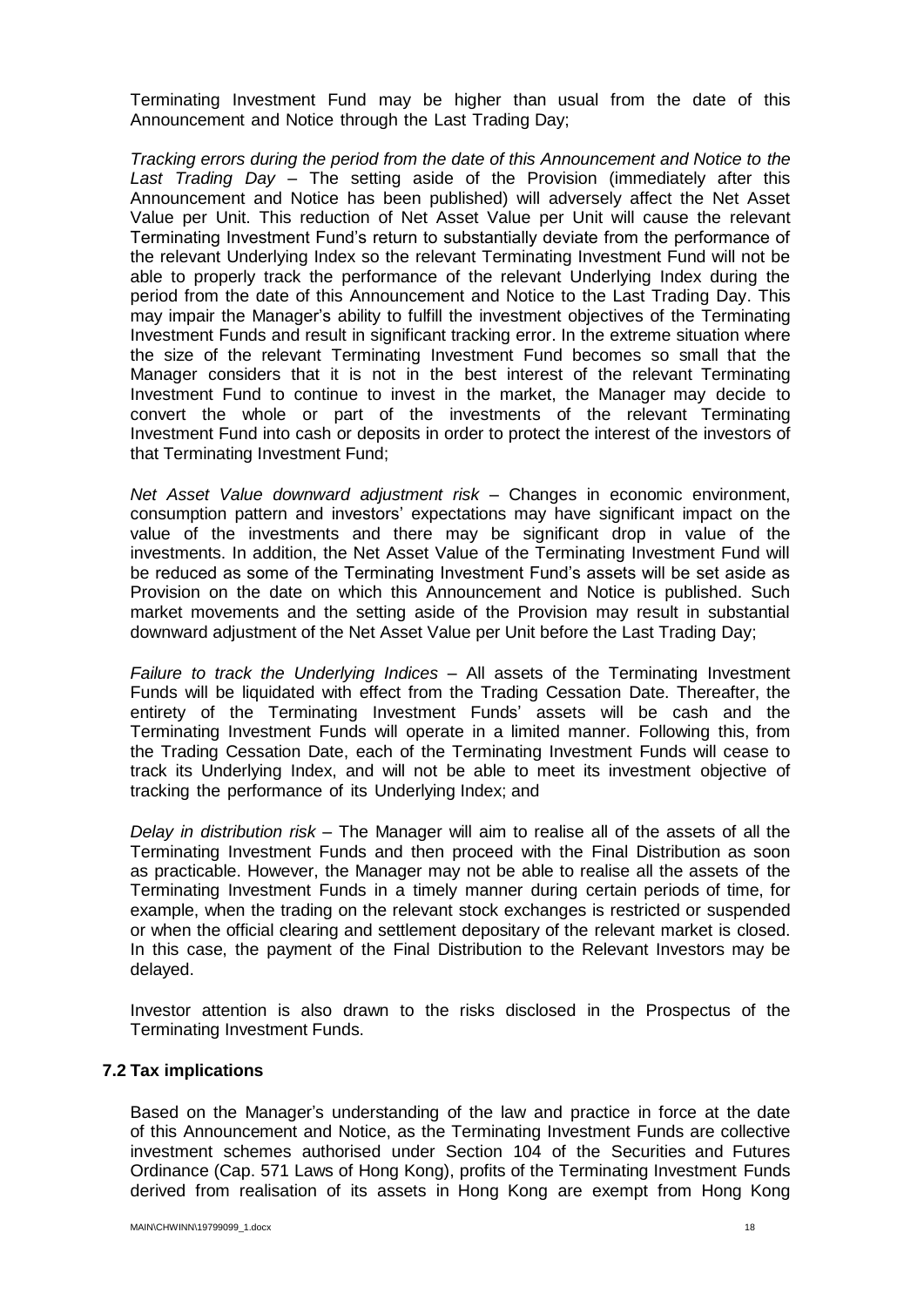profits tax.

No tax is expected to be payable by investors in Hong Kong in respect of the Final Distribution or further distributions (if any) to the extent of distribution of profits and/or capital of the Terminating Investment Funds. For investors carrying on a trade, profession or business in Hong Kong, profits derived in redemption or disposal of Units in the Terminating Investment Funds may be subject to Hong Kong profits tax if the profits in question arise in or are derived from such trade, profession or business, sourced in Hong Kong, as well as the Units of the Terminating Investment Funds are revenue assets of the investors.

Investors should consult their professional tax advisers for tax advice.

## **7.3 Connected party transaction**

Mirae Asset Securities (HK) Limited, which is a Connected Person of the Manager, currently acts as one of the Participating Dealers of the Terminating Investment Funds.

However, Mirae Asset Securities (HK) Limited may decide to dispose of all or part of their Units, either by selling the Units on the SEHK or by redeeming the Units in the primary market, after being informed of the Proposal via this Announcement and Notice. Any disposal of Units by Mirae Asset Securities (HK) Limited, which is beyond the control of the Manager, may reduce the size of the relevant Terminating Investment Funds and impair the Manager's ability to fulfil the investment objectives of the relevant Terminating Investment Funds and result in significant tracking error. Please refer to "Tracking errors during the period from the date of this Announcement and Notice to the Last Trading Day risk" in section 7.1 above.

Subject to the above, no other connected persons of the Manager and/or the Trustee is involved in any transaction in relation to the Terminating Investment Funds, nor holds any interest in the Terminating Investment Funds.

#### **8. Documents available for inspection**

Copies of the following documents are available for inspection free of charge upon request at the Manager's registered office during normal business hours:

- the Trust Deed;
- the Participation Agreements;
- the Service Agreements;
- the latest annual and semi-annual reports of the Trust and Terminating Investment Funds (if any);
- the Prospectus; and
- the KFS of the Terminating Investment Funds.

Copies of the Trust Deed may be purchased from the Manager at a reasonable fee. Copies of the annual and the semi-annual reports, the Prospectus and the KFS of the Terminating Investment Funds are available from the Manager free of charge.